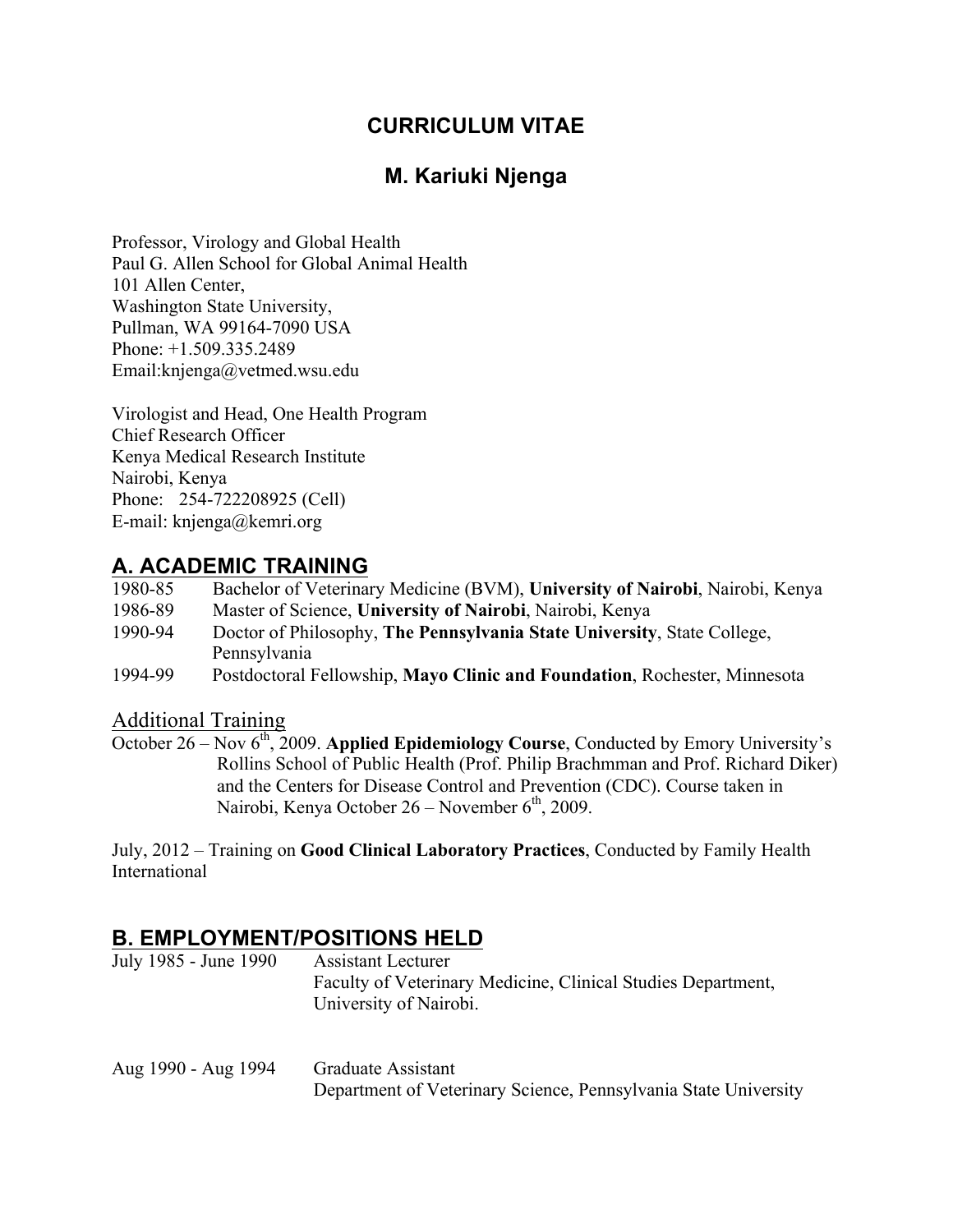|                                             | (Under supervision of Charles A. Dangler, PhD)                                                                                                                                                                                                                                                                                          |
|---------------------------------------------|-----------------------------------------------------------------------------------------------------------------------------------------------------------------------------------------------------------------------------------------------------------------------------------------------------------------------------------------|
| Sept 1994 - Sept 1995                       | Post-doctoral Research Fellow<br>Mayo Clinic and Foundation, Departments of Immunology and<br>Neurology (Under supervision of Moses Rodriguez, M.D.)                                                                                                                                                                                    |
| Sept 1995 – Aug 1998 Senior Research Fellow | Mayo Clinic and Foundation, Departments of Immunology and<br>Neurology                                                                                                                                                                                                                                                                  |
| Sept 1998 - March 1999                      | <b>Assistant Professor of Neurology</b><br>Mayo Clinic and Foundation, Departments of Neurology                                                                                                                                                                                                                                         |
|                                             | April 1999 – March 2003 Assistant Professor, Molecular Virology and Immunology<br>University of Minnesota, Department of Veterinary and Biomedical<br>Sciences, College of Veterinary Medicine.                                                                                                                                         |
| April 2003 - 2009                           | Associate Professor, Virology and Immunology<br>University of Minnesota, Department of Veterinary and Biomedical<br>Sciences, College of Veterinary Medicine.                                                                                                                                                                           |
| Dec $2004 - 2009$                           | Virologist and Laboratory Director,<br>Global Disease Detection/International Emerging Infections Program<br>- Kenya, Office of Global Health, National Center for Infectious<br>Disease, Center for Disease Control (CDC), Nairobi, Kenya.                                                                                             |
| Dec $2004 - 2009$                           | Resident Advisor and Lecturer,<br>Field Epidemiology and Laboratory Training Program (FELTP).<br>Laboratory Management and Epidemiology (LME) Track, Institute of<br>Tropical Medicine and Infectious Disease (ITROMID), Jogo<br>Kenyatta University of Agriculture and Technology/Kenya Medical<br>Research Institute, Nairobi, Kenya. |
| October 2007 – 2009                         | <b>Associate Director for Laboratory Services</b><br>Center for Disease Control and Prevention-Kenya. Coordinating all<br>Laboratory activities of GAP, HIV-R, GDD, Malaria, and TB.<br>Working as the chief liaison for improving laboratory capacity at the<br>National Public Health Laboratory Services, Kenya                      |
| November $2009 - 2014$                      | Virologist and Director,<br>One Health Program<br>United States' Centers for Disease Control and Prevention-Kenya                                                                                                                                                                                                                       |
| November 2014-Present                       | Virologist and Head of One Health Program, Chief Research Officer,<br>Kenya Medical Research Institute, Nairobi, Kenya                                                                                                                                                                                                                  |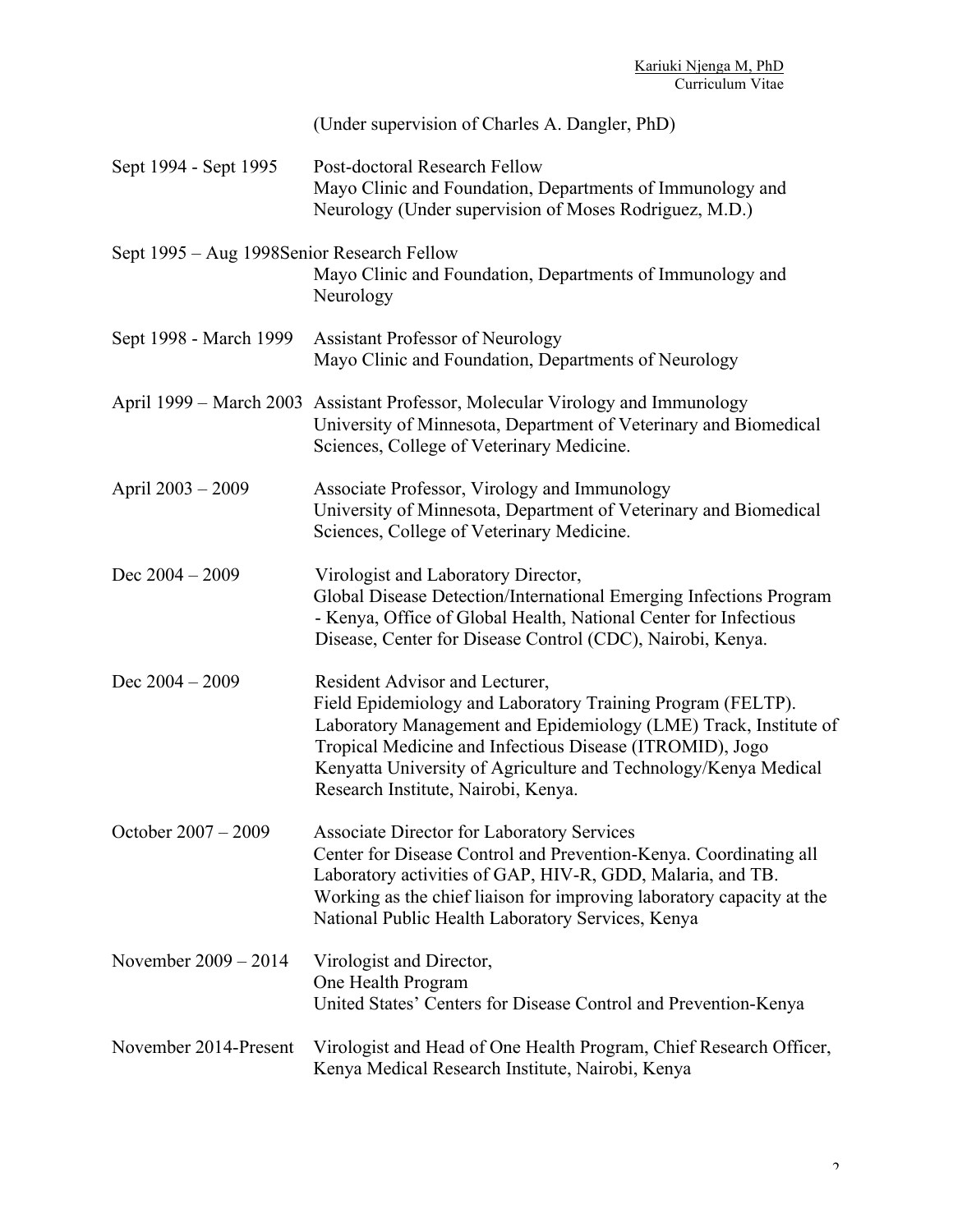October 2015 – Present. Professor, Paul G. Allen School for Global Animal Health. Washington State University, Pullman, WA.

## **C. MEMBERSHIP, PROFESSIONAL ORGANIZATIONS AND ADVISORY BOARD**

American Society for Virology –1995-Present

American Association for the Advancement of Science – 1999 - Present

American Society for Microbiology – 2001 – Present

African Society for Laboratory Medicine – 2001 – Present

Member (2009 – Present), External Scientific Advisory Board, Global Alliance for Livestock Veterinary Medicines (GALVmed), Cambridge, United Kingdom.

Member (2010 – Present), External Scientific Advisory Board (ESAC), Southern Africa Center for Infectious Diseases (SACIDS), Morogoro, Tanzania

## **D. PROFESSIONAL EXPERIENCE (Teaching, Public Health, One Health, Influenza)**

1. TEACHING EXPERIENCE

| 1996 - 1999      | Lecturer, Graduate School Students Program, Mayo Clinic and Foundation            |
|------------------|-----------------------------------------------------------------------------------|
|                  | Immunopathology of infectious diseases<br>Subjects:                               |
|                  | Virological methods                                                               |
| $1999 -$ Present | Assistant Professor, Veterinary medicine and graduate students, Univ. of          |
|                  | Minnesota, St Paul, Minnesota, USA                                                |
|                  | Subjects: (1) Infectious Agents I (CVM $6201$ ) – Virology section                |
|                  | (2) Infectious Agents II (CVM $6202$ ) – Virology section                         |
|                  | (3) Mechanisms of Disease I (MVB 8201) – Viral immunology                         |
|                  | (4) Mechanisms of Disease II (MVB 8202) – Viral immunology                        |
| $2003 - 2010$    | <b>Associate Professor, Veterinary Medicine and Graduate Students, University</b> |
|                  | of Minnesota, St Paul, Minnesota                                                  |
| $2002 - 2003$    | Course Director, MVB 8550 Seminar Series, University of Minnesota                 |
| $2004 - 2009$    | <b>Resident Advisor, Laboratory Management and Epidemiology (LME)</b>             |
|                  | Program (MSc Program), Field Epidemiology and Laboratory Training                 |
|                  | Program - Kenya, Centers for Disease Control and Prevention.                      |
| $2006 - 2010$    | <b>Coordinator:</b> Training on diagnosis of Avian Influenza for 14 regional      |
|                  | laboratories in Africa.                                                           |
| $2004 -$ Present | MSc Supervisor, Kenya Field Epidemiology and Laboratory Training                  |
|                  | Program, Ministry of Public Health and Sanitation/ Jomo Kenyatta University       |
|                  | of Agriculture and Technology.                                                    |
|                  |                                                                                   |

#### 2. PUBLIC HEALTH EXPERIENCE

November 2010 – Present: Head, Integrated Human-Animal Health (One Health) Program, Global Disease Detection program, Centers for Disease Control and Prevention, Kenya. **Responsibilities:**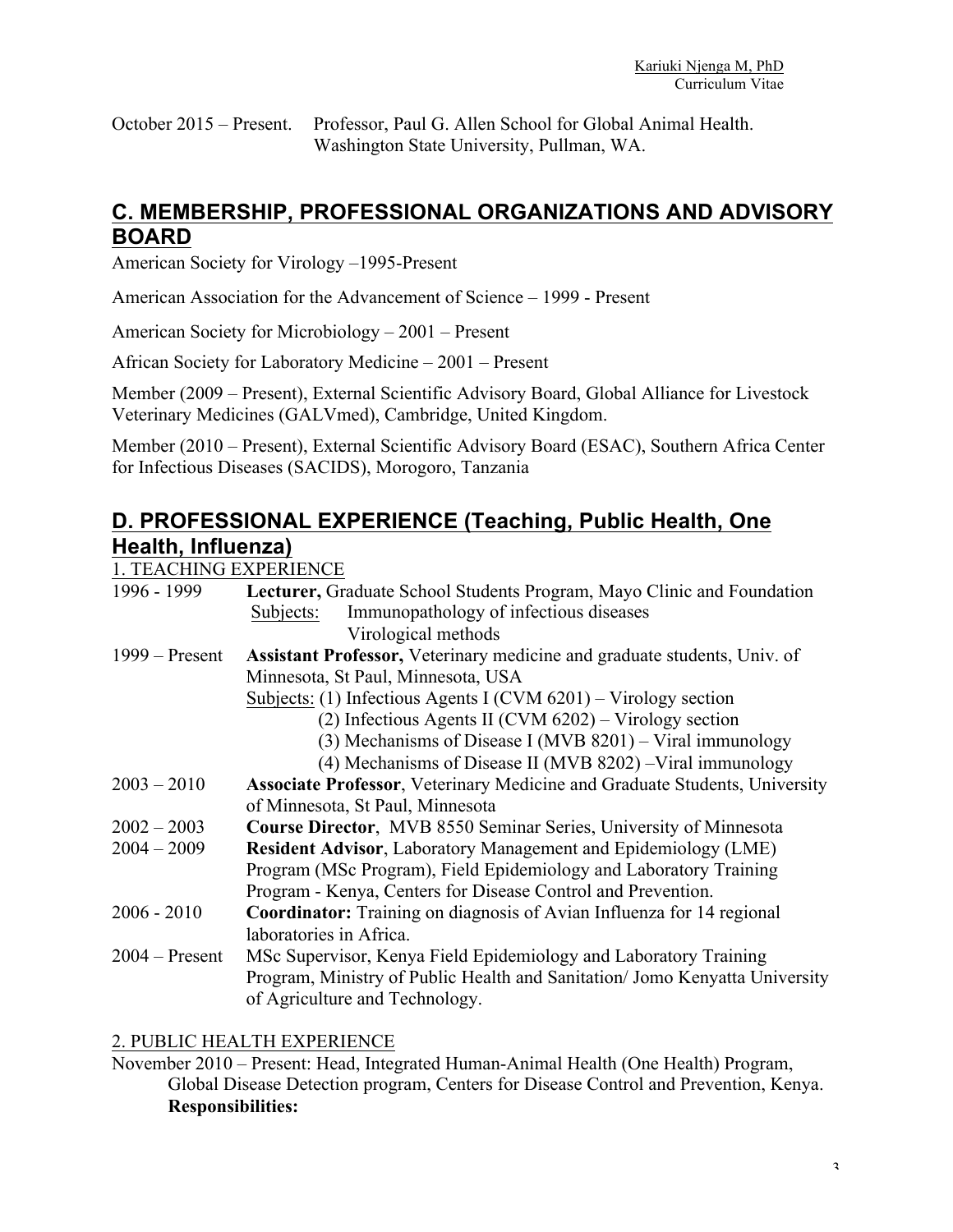- (i) Enhancing collaboration between human and animal health in Kenya
- (ii) Enhancing capacity for disease surveillance and outbreak management at the Ministry of Livestock Development
- (iii) Conducting research and the human-animal interface.

#### **Major achievements:**

- (i) Establishment of the Zoonosis Disease Unit (ZDU) in Kenya, including the signing of the MOU between the human and animal health ministries on August  $2<sup>nd</sup>$  2011 to operationalize the Unit. The two ministries each posted an epidemiologist to the Unit on March 1<sup>st</sup>, 2012. Worked with US/DOD's Disease Threat reduction Agency (DTRA) and US/DOS' Biosecurity Engagement Program (BEP) to secure funding for construction of ZDU Offices that were completed on August 2012, hiring of office administrator and data manager and funding field activities for the Unit for 3 years. The Kenya ZDU is serving as a model for other countries in the region.
- (ii) Working with Government of Kenya to complete a 5-year (2012-2017) strategic plan for the implementation of One Health in Kenya.
- (iii) Sourced funding to support training of veterinarians in the Field Epidemiology and Laboratory Training Program (FELTP). Also worked with the Program's resident adviser to revise the curriculum to incorporate One Health competencies.

November 2004 – 2010**: Laboratory Director**, Global Disease Detection/International Emerging infections Program-Kenya, Centers for Disease Control and Prevention. **Responsibilities:** 

(i) **Establishment and equipping of TWO BL-3 laboratories**, one in Nairobi for testing human specimens. The second in Kisumu specific for testing avian specimens for avian influenza.

(ii) **Staffing and training Kenyan scientist** in start-of-the art testing of specimens using serology and real-time PCR technologies. Establishing and training Kenya staff in pathogen genome sequencing using the ABI 3100 DNA Sequencer.

(iii) **Management of bacteriology testing** including blood culturing and sub-typing.

#### (iv) **Biosafety oversight for CDC Kenya**

(v) **Personnel Supervision**: TWO Senior scientists (PhDs) and 30 Junior scientists (10 BSc and 16 HND).

(vi) **Laboratory support in diagnostics** – IEIP population-based surveillance in rural and urban Kenya population. Diagnostic support in Avian influenza surveillance.

- June 2005 Present: **Lead Scientist** –GDD/IEIP Rift valley fever virus surveillance project in humans, livestock and wildlife in Kenya. Development of the research protocol and studies.
- May 2005 2008: Member of the Kenya National Avian Influenza Taskforce. Chair of the Laboratory subcommittee
- February March 2006: **Lead Laboratory Scientist**, CDC Response Team to Nigeria for the H5N1 Outbreak. Established a temporary human testing laboratory at Abuja. Trained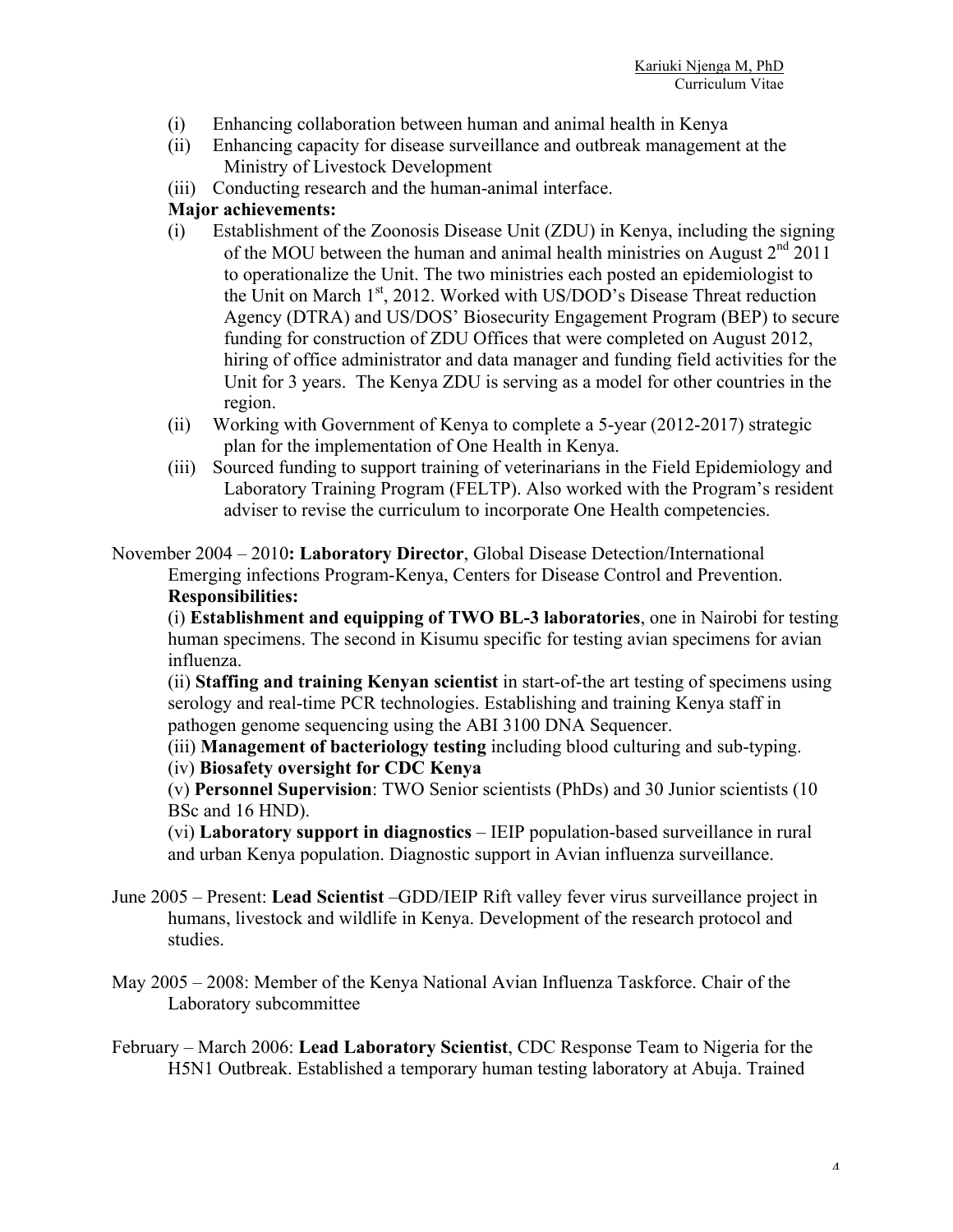local Nigerian staff on PCR testing for H5N1 at the Nigeria veterinary Research Institute, VOM.

- May 2006: **Leader of Laboratory Assessment and Training**: Ethiopia (Addis Ababa) following a false report of H5N1 Avian Influenza outbreak in poultry. Re-tested the samples, which were all negative for H5N1.
- June September 2006: **Co-coordinator of Training in Laboratory Diagnosis of Avian** influenza for 14 WHO regional FLUNET laboratories in Africa. Training organized jointly with WHO-Africa region (WHO-AFRO).
- December 2006 May 2007: Lead laboratory Scientist, CDC Response to Rift Valley fever outbreak in Kenya, Somalia, and Tanzania. Established a Field laboratory in Garissa, Kenya for rapid testing of specimens in an epicenter. Tested all human specimens from Kenya (over 700 suspected cases), Somalia (approx 100 suspected cases), and Tanzania (over 400 suspect cases). Performed over 10,000 serologic and PCR tests on suspect human cases.
- December 2006: Wrote a successful proposal for \$225,000 from USAID to fund RVF vaccine purchase for the Kenya Ministry of Livestock and Fisheries Development.
- February 2007 Team member of a CDC team (Team member, Nord Zeidner) to assess laboratory capacity for Rift valley fever diagnosis in Tanzania.
- May 2007: Consultant from CDC: Assisting the Kenya Ministry of Livestock and Fisheries Development in sourcing funding for the upgrading to BL-3 status of the Kabete Veterinary Virology Laboratory from USAID. \$500,000 was awarded for the project.
- May 2007: Coordinator: Sourcing funding for the renovation of a Microbiology Reference Laboratory at the National Public Health Laboratory Services in the Kenya Ministry of Health. First installment of \$350,000 for renovation of the Data Section awarded by AFENET.
- August 30 Sept  $4<sup>th</sup>$ , 2009: Chair of Organizing Committee,  $3<sup>rd</sup>$  AFENET and  $5<sup>th</sup>$  TEPHINET Africa Regional Conference, Sarova Whitesands Hotel, Mombasa, Kenya.

#### 3. ANIMAL-HUMAN (ONE-HEALTH) RESEARCH EXPERIENCE

August 2006 – Present: Research on non-epidemic activities of Rift Valley Fever (RVF) fever virus in Kenya. Research includes: (i) hospital-based surveillance for malaria-negative acute febrile illness (AFI) human patients who have had animal contact at Garissa Provincial Hospital; (ii) sentinel herd of sheep and goats at Ijara district; (iii) serosurvey on Kenya wildlife for RVF virus antibodies. The studies are designed to identify acute RVF cases in the region during non-epidemic periods.

Manuscripts: Seroprevalence of Rift Valley fever virus in Kenya wildlife during an interepidemic period (Manuscript # 55 and 58). Discovery of high prevalence of *Richettsia felis* among acute febrile human cases in Northeastern province, Kenya.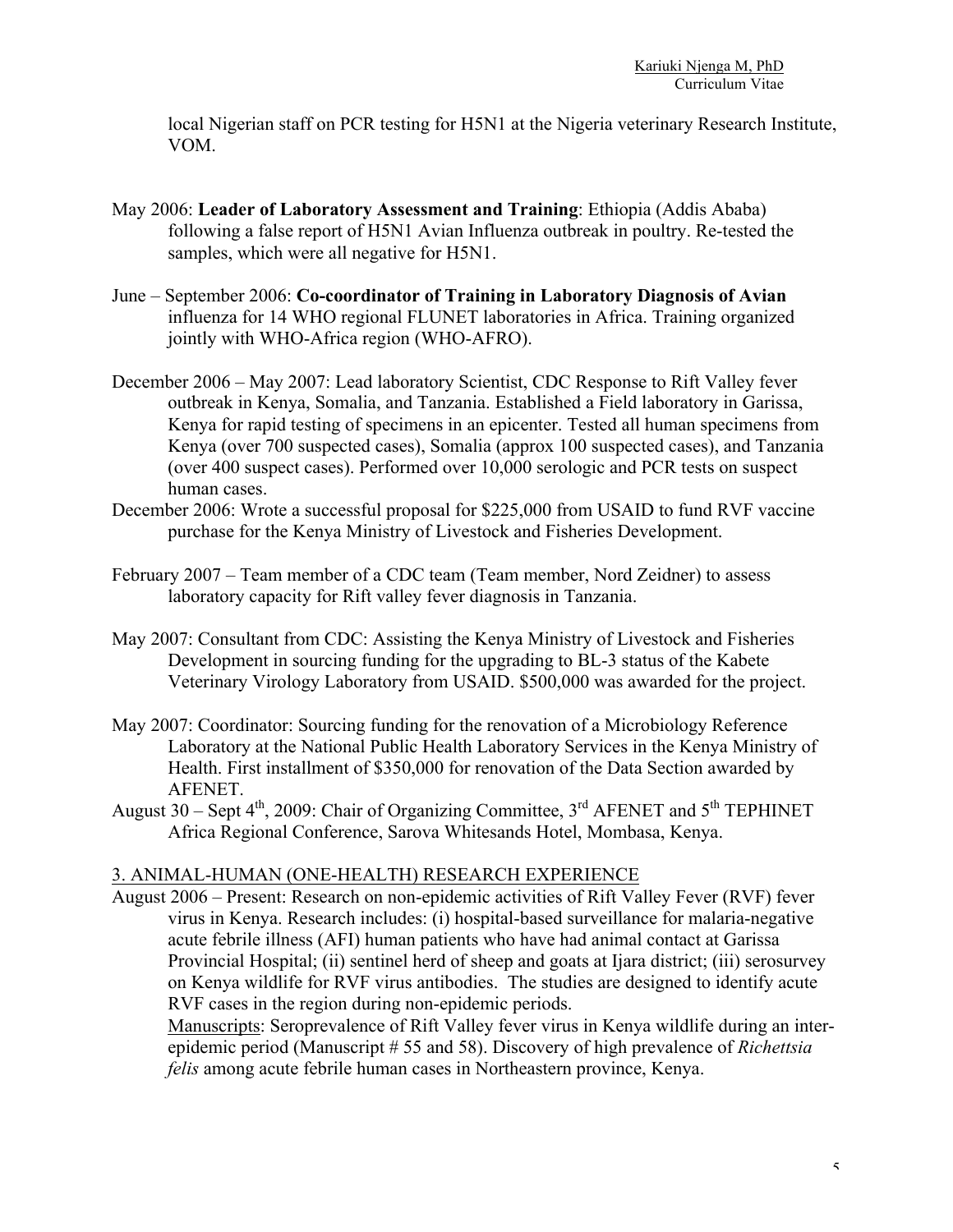September 2006 – 2010: Migratory birds surveillance every Sept – March season (winter in Northern hemisphere) to identify influenza viruses circulating among the migratory bird population in Kenya.

Manuscripts: Identified various influenza viruses including low pathogenic H5, and H12N2

- September 2007 2011: Co-investigator (PI: Sarah Cleaveland, University of Edinburg) on a broad zoonosis project in Kenya. Projects investigates presence of zoonotic pathogens among animals (and humans) in the two site of the IEIP population-based surveillance; Kibera urban informal settlement in Nairobi, and Lwak rural community in Nyanza. The study on AFI cases focuses on detecting *Richettsia spp*, *Coxiella burnetti* (Q-fever), *Bartonella spp*, *Chlamydia spp*, and *Toxoplasma spp*. For enteric disease, the study focuses on Rotavirus, *Echinococcus spp* (dogs), *Cryptosporidium spp*, Giardia, *E.coli*, *Campylobacter spp*, and *Salmonella spp*.
- December 2009-Present: Surveillance of influenza at the human-animal interface in Kenya ecosystem (in collaboration with NIH and University on Minnesota). The study includes sampling avians, dogs, pigs, cats in the Kibera urban informal settlement and Lwak rural community. In addition, pigs at a slaughterhouse serving the Nairobi region are being sampled to determine the presence of pHIN1.

#### **CAPACITY BUILDING**

Training - Instrumental in addition of Veterinarians in the Kenya FELTP program - Veterinary students mentorship – Alina Evans (DVM, MPH), Melinda Rostal (DVM, MPH), Jo Halliday (PhD).

- Influenza Kenya National Influenza Center Setting up, equipping and training
	- Hiring of a Veterinary epidemiologist in the CDC influenza program
	- ! Hired Prof P.N. Nyaga (a Vet Expert) for 2 years to work on the human-animal interface during the threat of H5N1
	- ! Provided the MOL Lab with PCR and ELISA capacity, plus provided training.
	- ! Championed assistance in Building an animal BL-3 at Kabete (not yet successful).
- Member of Kenya Zoonotic Disease Technical Working Group (ZTWG). The group was started to develop policy on coordinated management of zoonotic diseases in the country to mitigate effect on animal and human health. Among steps taken are: (i) Commenced work to develop a list of priority zoonotic diseases based on input from human, livestock, and wildlife departments; (ii) Steps towards the establishment of a National Center for Zoonotic Infectious Diseases (NCZID) to be housed outside of the Kenya Ministry of Health and Kenya Ministry of Livestock.
- 2008- Present: CDC-Kenya Focal Person. US Department of States Cooperative Threat Reduction Program (Biosecurity Engagement Program (BEP)) in Africa. Worked to assist DOS identify areas of engagement within the Government of Kenya(GOK). Served as the overall manager of the BEP program implementation in Kenya including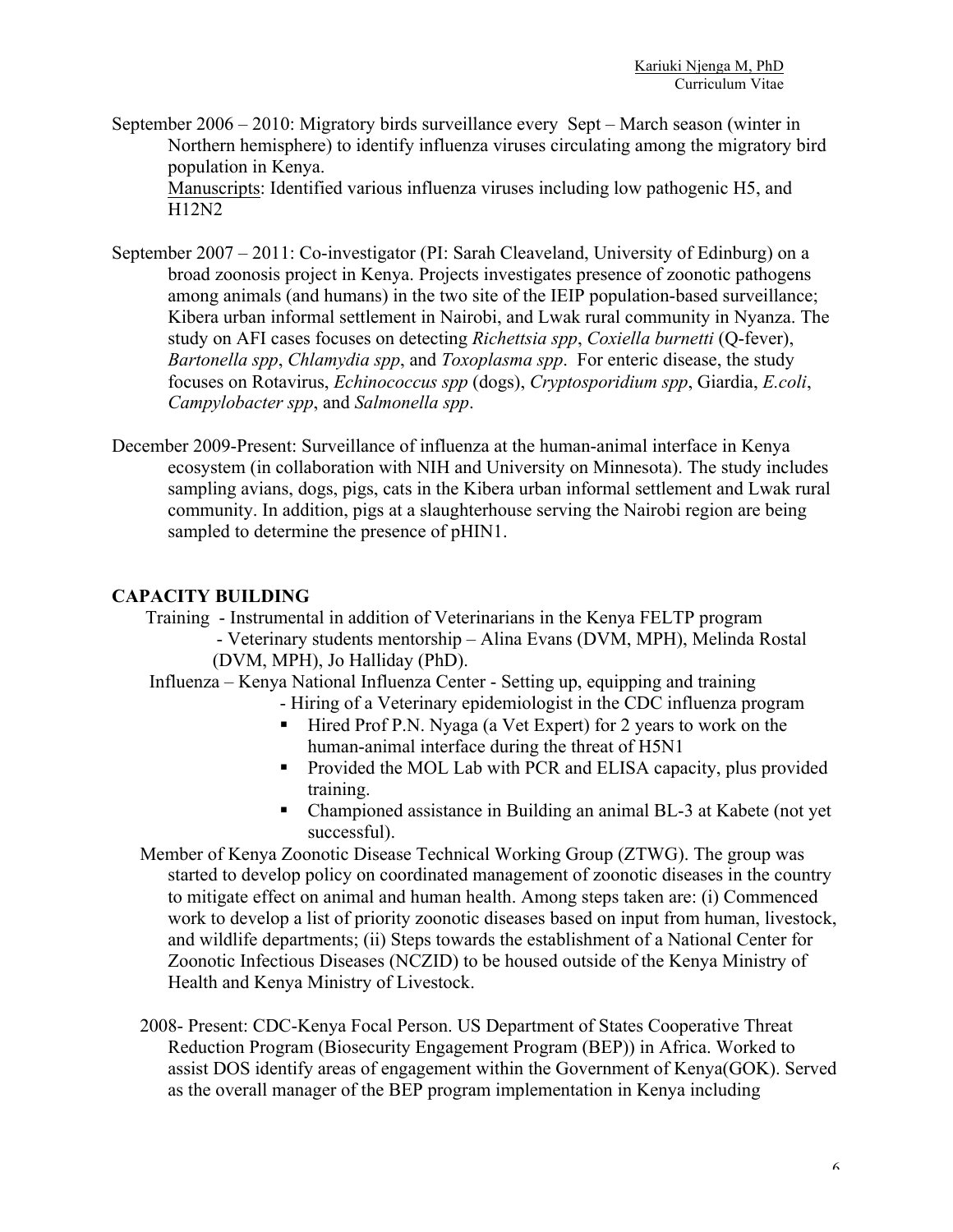coordinating policy development meeting and workshops at the GOK. Key achievement included: (i) 3-day workshop for human and animal health experts that resulted in the establishment of a Zoonosis Disease Unit nested within the Ministry of Health and Ministry of Livestock Development within the GOK. The ZDU is the technical arm that would lead the process of surveillance and outbreak management for zoonotic diseases. (ii). Coordinated a 3-day workshop lead by the Kenya National Council for Science and Technology (NCST) to deliberate on a draft country biosecurity policy.

2010- Present: CDC-Kenya Focal Person. US Department of Defense Cooperative Bioengagement Program Reduction Program in Africa. Worked to assist DOD perform a biosecurity assessment to determine the needs in Kenya. Served as the country coordinator for key activities including: (i) Writing a proposal to for funds to operationalize the Zoonosis Disease Unit within the GOK. The funds assisted obtaining space and administrative help for the GOK technical; ZDUmedical and veterinary epidemiologists and funding for field work to start baselining zoonotic diseases (ii). Coordinated the development of joint proposal to determine the incidence of Brucellosis and Anthrax in Kenya. A 3-year \$600,000 million/yr project funded by DTRA.

#### 4. REGIONAL (AFRICA) INFLUENZA ACTIVITIES

- May December 2007: **Laboratory Assessment and Training in Tanzania**: Represented CDC-Atlanta Influenza branch in Tanzania (Dar es Salaam) to assist in establishment a National Influenza Center at the National medical research Institute (NIMRI). After initial lab assessment, coordinated equipping of the lab and training of lab staff (Michael Mwasekaga; Miriam Matonyi) to perform H5N1 testing. Mission resulted in WHO issuance of NIC status for EHNRI. Also assisted with Tanzania Refugee testing for Influenza (worked with Lara Ho).
- July December 2007: **Laboratory Assessment and Training in Ethiopia**: Represented CDC-Atlanta Influenza branch in Ethiopia (Addis Ababa) to assist in establishment a National Influenza Center at the Ethiopia Human Nutrition Research Institute (EHNRI). Coordinated training of lab staff to perform H5N1 testing and the purchase of real-time PCR equipment and airflow system to improve NIC safety. Mission resulted in WHO issuance of NIC status for EHNRI.
- September November 2007: **Laboratory Assessment and Training in DRC**: Represented CDC-Atlanta Influenza branch in Democratic Republic of Congo (DRC; Kinshasa) to establish a National Influenza Center (humans) and assess Animal Influenza testing lab at RARDA, Kigali. Coordinated training of lab staff and purchase of real-time PCR equipment and airflow system to improve NIC safety Mission resulted in WHO issuance of NIC status for EHNRI.
- October December 2007: **Laboratory Assessment and Training in Rwanda**: Represented CDC-Atlanta Influenza branch in Rwanda (Kigali) to establish a National Influenza Center (humans) and Animal Influenza testing lab at RARDA, Kigali. Coordinated training of lab staff.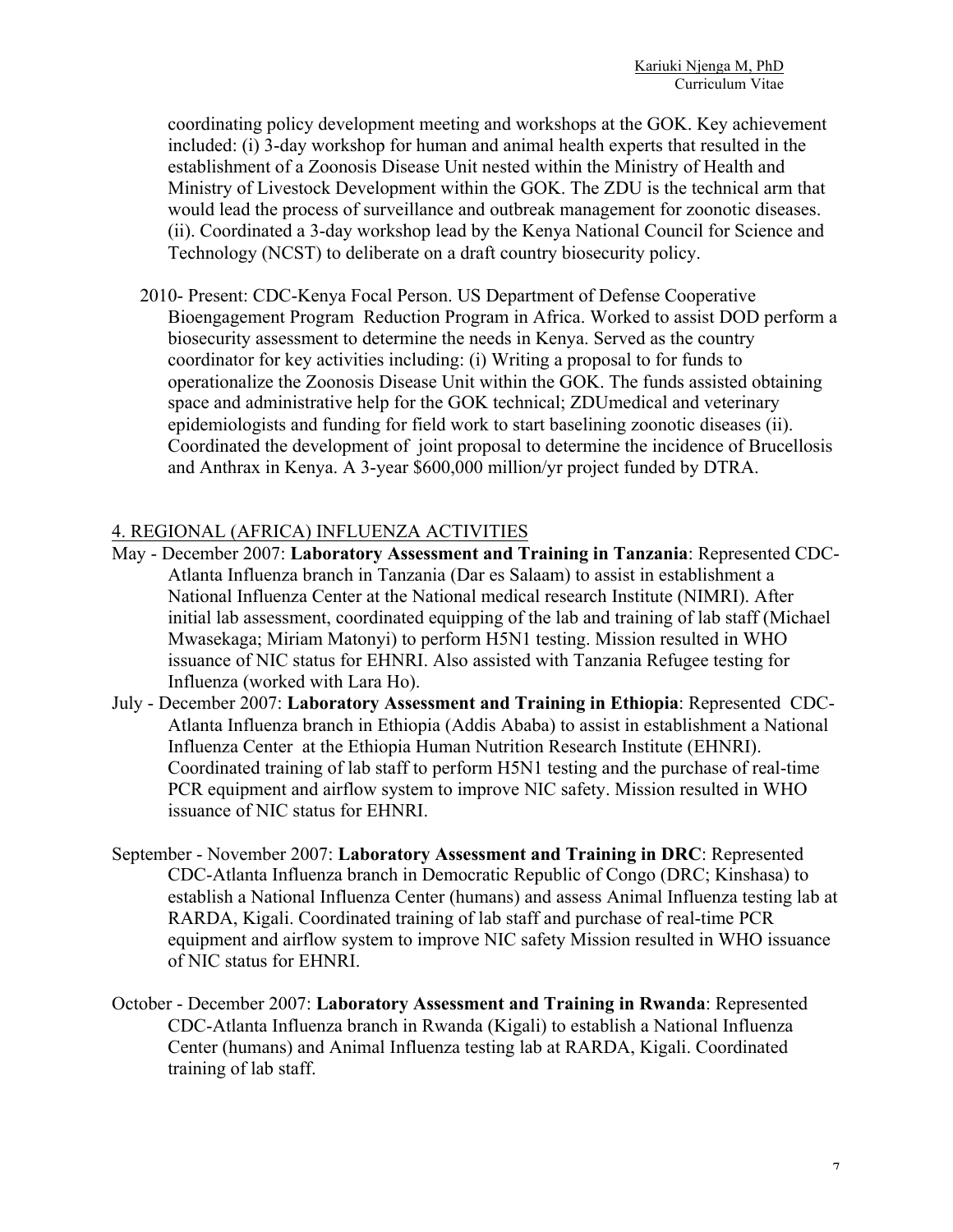- August 2007- February 2008. **Laboratory Assessment and Training in Uganda**: Joined the CDC-Atlanta Influenza branch in Uganda (Entebbe) to assist in establishment a National Influenza Center at the Uganda Virus Research Institute (UVRI). Coordinated training of lab staff to perform H5N1 testing and the provided proficiency panels and MDCK cell culture reagents and start-up cultures.
- November 2007: **Member of WHO Team** that developed: WHO Guide for national Public health Laboratory Networking to Strengthen Integrated Disease Surveillance and Response: Version 1.0. January 2008 (Other team members: Ndihokubwayo JB, Alemu W, Kebede S, Perry H, Alzouma YA, Yahaya A, Aisu T, Koumare B, Rugimbaya P, Mwansa, JCL, Biney EEO).
- March 9 March 14 2008: **Co-coordinator of Training in Laboratory Diagnosis of Avian** Influenza. Joint WHO/CDC training for the 8 Countries with NICs (National Influenza Centers) WHO regional FLUNET laboratories in Africa. Training organized jointly with WHO-Africa region (WHO-AFRO) Attending countries included Uganda, Tanzania, Ethiopia, Nigeria, South Africa, Zambia, Rwanda, and Ghana.
- April 26 April 30<sup>th</sup>, 2009. **Member of WHO Team** that developed guideline for preparedness for pandemic influenza for National Influenza centers worldwide. Geneva, Switzerland. See document developed.
- June 1 -4, 2009. **Training on novel 2009 H1N1** diagnosis by PCR in CDC-Kenya Nairobi. Countries that participated are Kenya, Uganda, Tanzania, Ethiopia, Rwanda, DRC, Nigeria, and Cote de Ivoire.
- August 3 -14, 2009. **Training on influenza virus isolation for NICs in** Africa. 15 Countries participated.  $1<sup>st</sup>$  week for Anglophone countries and  $2<sup>nd</sup>$  week for Francophone countries.

#### **Course development**

2001 - Developing and directing a graduate-level molecular virology course for the MVB graduate program (Co-director – Kay Faaberg). Course is team-taught with faculty from College of Veterinary Medicine and Department of Microbiology participating.

2001 - Co-developed a course of Ethics in Animal Research (Mark Rutherford- Co-director). **-** Course team-taught with faculty from College of Veterinary Medicine and Institutional Animal care and Use Committee, and Department Animal Sciences, University of Minnesota.

2005- Developed a course on fundamental laboratory methods for the FELTP-Kenya. The course was adopted by CDC for use in other countries developing FELTP training

2005 – Developed the course on laboratory management for FELTP-Kenya. The course was adopted by CDC for use in other countries developing FELTP training

2005 – Developed the course on laboratory policy and systems design for FELTP-Kenya. The course was adopted by CDC for use in other countries developing FELTP training.

2012 – Revised the field epidemiology and laboratory training program (FELTP) curriculum to incorporate One Health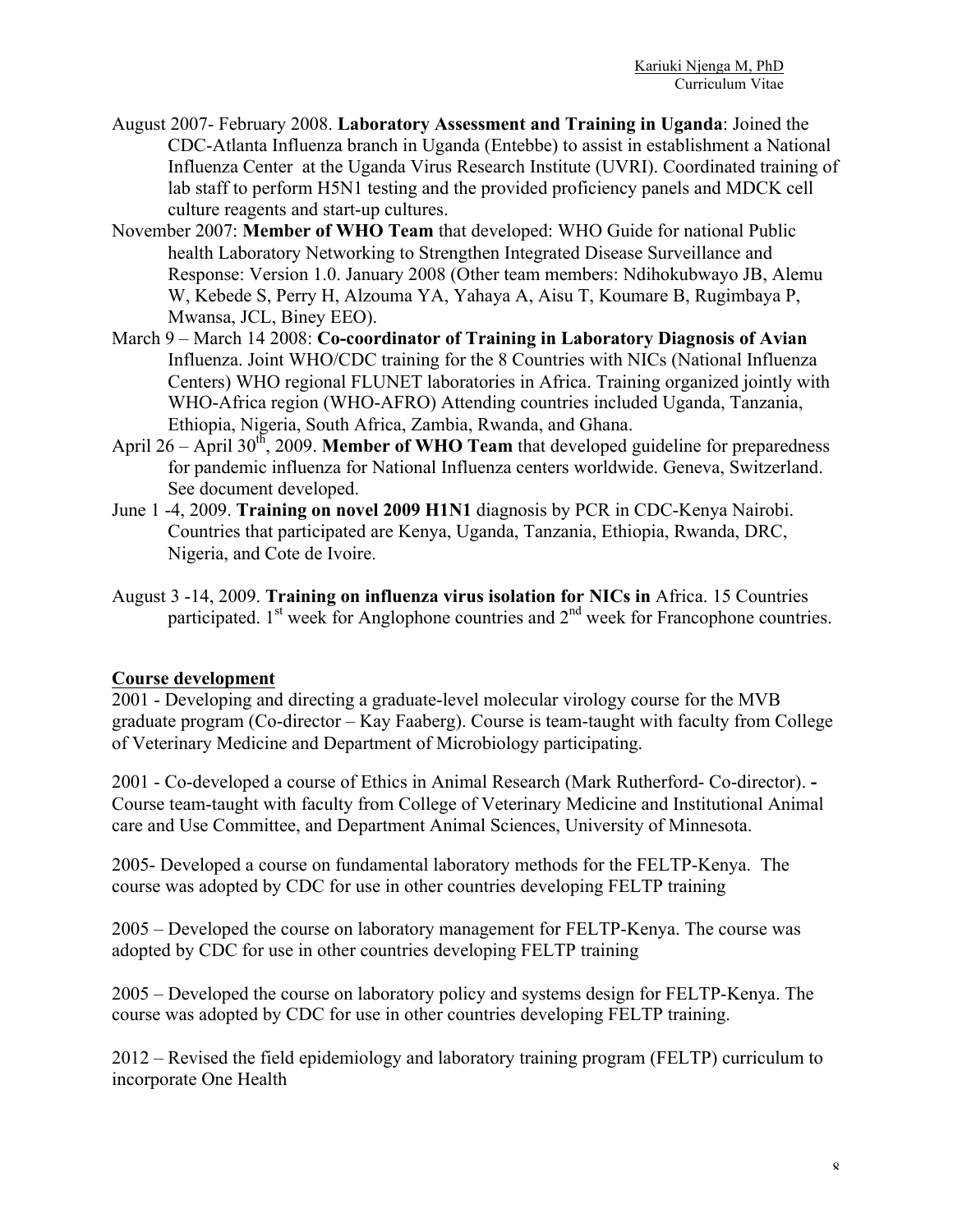### E. STUDENT MENTORSHIP

- **1. Xuezian Zhang Post-doctoral fellow**, November 1999 July 2001 Dr Zhang is presently an NIH postdoctoral fellow and the Minneapolis Veteran Affairs Hospital, Minneapolis
- **2. Hyun-Jin Shin PhD** in Virology (co-advisor- K.V. Nagaraja) –Graduated 2001 [Presently: Post-doctoral fellowship at Northwestern University, Chicago, IL and now is a Professor at South Korea University, Seoul, South Korea.
- **3. Baldev Gulati Post-doctoral fellow**, January 2000 2001 (co-advisor S.M. Goyal). Dr Gulati has since returned to India where he is working at a University.
- **4. Laurie Brewer PhD** in Molecular Veterinary Biosciences Program, August 1999-June 2004. GRADUATED. Presently: DVM Student, University of Minnesota, St Paul, MN. Graduated 2003
- **5. Humphrey Lwamba** MSc in Molecular Veterinary Biosciences Program, August 1999-November 2004. Graduated 2004.
- **7. Richard Bennett PhD** in Veterinary Medicine Program (Co-advisor D.A. Halvorson) 2000 – 2005. Graduated 2005.
- **8**. **Rebecca LaRue MSc** in Comparative Biomedical Sciences Graduate Program. August 2003 – March, 2005. Graduated 2005
- **9. Jessica Lynch PhD** in Neuroscience Program (Co-advisor Al Beitz) 2000 2005. Graduated 2006
- **10. Suzanne Myers** P**hD** in Veterinary Medicine, Pennsylvania State University (Coadvisor D.P. Shaw and B. Love). Presently: Research Associate, Animal Diagnostic Laboratory, Pennsylvania State University, State College, PA 16801. Graduated 2004.
- **11**. **Clayton Onyango**-**MSc** in Biotechnology. Kenyatta University. Currently Research Fellow. British Medical Research Council, Gambia, West Africa. Graduated 2006.
- **12**. **Anthony Ndirangu**-**MSc** in Biochemistry. Jomo Kenyatta University of Agriculture and Technology. Graduated, 2007.
- **13**. **Tura Galgalo**-**MSc** in Laboratory Management and Epidemiology. Field Epidemiology and laboratory Training Program, Centers for Disease Control-Kenya. Currently Head Microbiology Reference Lab, NPLS, Kenya. Graduated 2006.
- **14**. **John Mwihia MSc** in Laboratory Management and Epidemiology. Field Epidemiology and laboratory Training Program, Centers for Disease Control-Kenya. Currently Head Reference Lab, NPLS, Kenya. Graduated 2006.
- **15**. **Abdikher Dahiye MSc** in Laboratory Management and Epidemiology. Field Epidemiology and laboratory Training Program, Centers for Disease Control-Kenya. Currently Head Microbiology Reference Lab, NPLS, Kenya. Graduated 2007.
- **16**. **Alina Evans MPH**. School of Public Health. Ocular signs in febrile patients presenting between Rift Valley fever outbreaks.. University of Minnesota, Minneapolis, Minnesota Graduated 2007.
- **17**. **Melinda Rostal MPH**. School of Public Health, An investigation of risks for infection of Rift Valley fever virus during inter-epidemic (August – December 2006) and epidemic (December 2006-January 2007) periods in Garissa, Kenya University of Minnesota, Minneapolis, Minnesota. Graduated 2007.
- **18**. **Judith Muindi MSc** in Laboratory Management and Epidemiology. Field Epidemiology and laboratory Training Program, Centers for Disease Control-Kenya.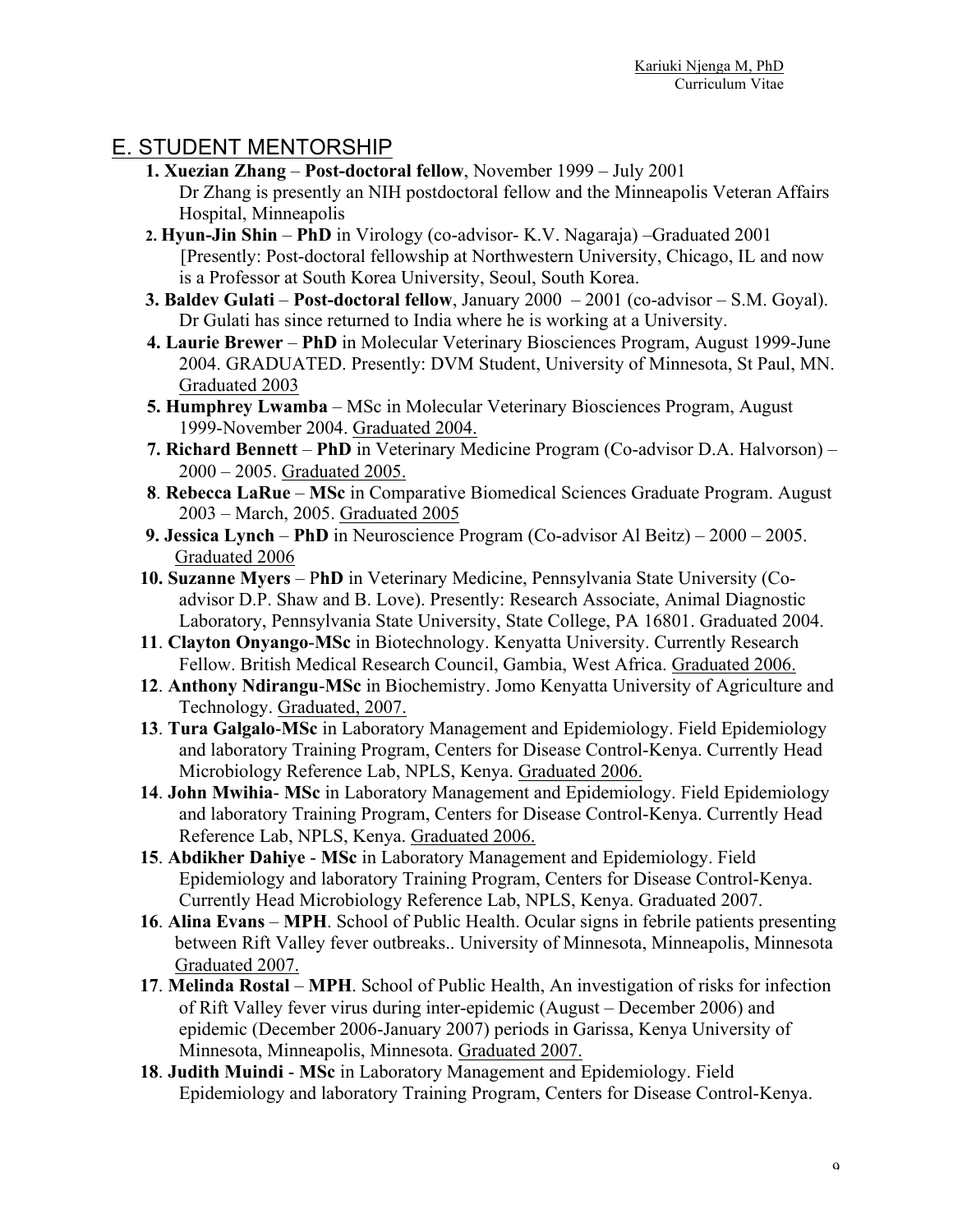National Public Health Laboratory service, Ministry of Health and Social Work-Kenya. Graduated 2008.

- **19**. **Lali Mohamed MSc** in Laboratory Management and Epidemiology. Field Epidemiology and laboratory Training Program, Centers for Disease Control-Kenya. National Public Health Laboratory service, Ministry of Health -Uganda. Graduated 2008.
- 20. **Fausta Mosha MSc** in Laboratory Management and Epidemiology. Field Epidemiology and laboratory Training Program, Centers for Disease Control-Kenya. Prevalence of HIV drug resistance in Tanzania. Currently Head Diagnostic Services, Ministry of Health and Social Work-Tanzania. Graduated 2008.
- 21. **Maurice Ope MSc** in Applied Epidemiology. Field Epidemiology and laboratory Training Program, Centers for Disease Control-Kenya. Prevalence of Influenza in Nyanza province, Kenya. Graduated 2008.
- 22. **Ahmed Abade MSc** in Laboratory Management and Epidemiology. Field Epidemiology and laboratory Training Program, Centers for Disease Control-Kenya. Incidence of Hepatitis B virus among pregnant women in Kenya. Ministry of Health-Kenya. Graduated 2008.
- 23. **Leonard Nderitu MSc** in Laboratory Management and Epidemiology. Molecular characterization of Rift Valley fever viruses during the 2006-2007 outbreak in East Africa. Field Epidemiology and laboratory Training Program, Centers for Disease Control-Kenya. Graduated 2009.
- 24. **Robert Gatata MSc** in Laboratory Management and Epidemiology. Field Epidemiology and laboratory Training Program, Centers for Disease Control-Kenya. Ministry of Health-Kenya. Graduated 2009.
- 25. **Solomon Gikundi MSc** Microbiology. Serologic and molecular characterization of type A influenza viruses circulating in Kenya. Institute for Tropical Medicine and Infectious Diseases (ITROMID), Kenya Medical Research Institute, Kenya. Graduated 2009.
- 26. **Victor Ombala MSc** in Laboratory Management and Epidemiology. Molecular characterization of Human metapneumovirus (hMPV) from Kenya, 2006-2009. Field Epidemiology and laboratory Training Program, Centers for Disease Control-Kenya. Graduated 2012.
- 27. **Matthew Kyalo MSc** in Laboratory Management and Epidemiology. Molecular characterization of Human metapneumovirus (hMPV) from Kenya, 2006-2009. Field Epidemiology and laboratory Training Program, Centers for Disease Control-Kenya. Graduated 2011.
- 28. **Lilian Mayieka MSc** Microbiology. Tracking of novel H1N1 influenza virus genetic drift.. Institute for Tropical Medicine and Infectious Diseases (ITROMID), Kenya Medical Research Institute, Kenya. Ongoing.
- 29. **Alice N. Maina PhD** in Microbiology. Institute for Tropical Medicine and Infectious Diseases (ITROMID), Jomo Kenyatta University of Agriculture and Technology. Kenya Medical Research Institute, Kenya. Graduated 2012.
- 30. **Peninah Munyua PhD** in Epidemiology. Department of Public health, Pharmacology, and Toxicology, Faculty of veterinary Medicine, University of Nairobi, Nairobi, Kenya. ONGOING.
- 32. **David Ndeereh – PhD.** Department of Public health, Pharmacology, and Toxicology, Faculty of veterinary Medicine, University of Nairobi, Nairobi, Kenya. ONGOING.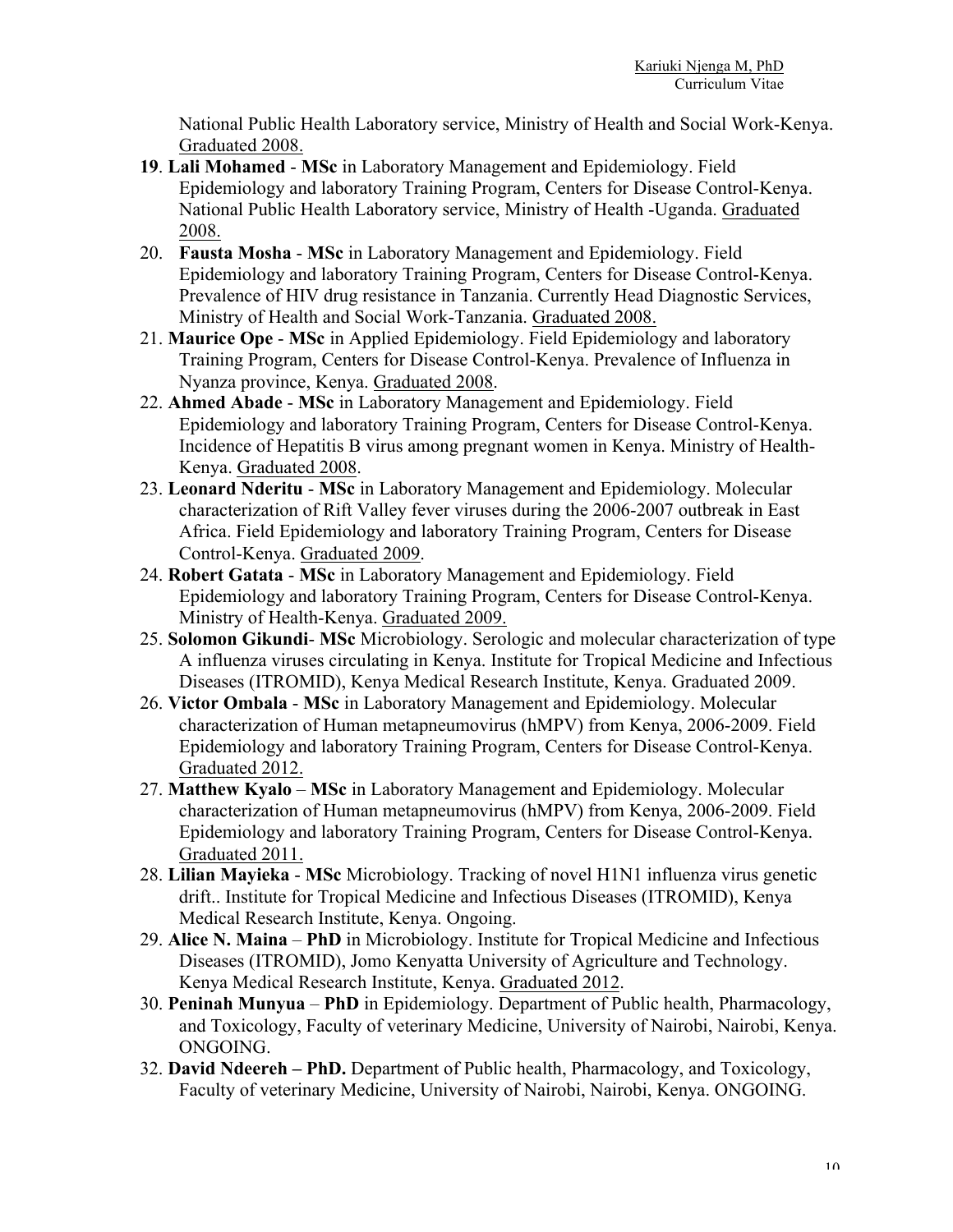- 33. **John Gachohi – PhD**. Predictive disease modeling for Rift Valley fever in East Africa. Developing a reliable model. ONGOING
- 34. **Thumbi Mwangi – Post-Doctoral.** Linked Human-Animal disease research, Washington State University, Pullman, WA. ONGOING
- 35. **Mark Nanyingi – PhD in Epidemiology.** Risk Mapping for Rift Valley fever in Kenya. Focusing on vector profiling for high and low risk district. University of Nairobi, Kenya. ONGOING
- 36. **Eric Osoro – PhD in Epidemiology** Transmission of Influenza virus from pigs to human among pig farmers in Kenya. Institute of Tropical Medicine and Infectious Diseases (ITROMID). Jomo Kenya University of Agriculture and Technology. ONGOING

### **F. INVITED SPEAKERSHIP AND RECOGNIZED PARTICIPATION IN SCIENTIFIC MEETINGS**

November, 2000. Immunopathology of Theiler's virus-induced central nervous system demyelination. Microbiology, Immunology, and Molecular Pathology Program, University of Minnesota.

February 15<sup>th</sup>, 2000 - Clearance of Theiler's Murine Encephalomyelitis Virus from Cells of the Central Nervous System". Southeast Poultry Research Laboratory, United States Department of Agriculture. Atlanta, Georgia. [Host: Bruce Seal.]

May 20<sup>th</sup>, 2000. The Avian Pneumovirus Outbreak in U.S. Avian Research Center, University of Minnesota. [Host: Gary Duke]

December 14<sup>th</sup>, 2000. Pathogenesis of Picornavirus-induced Central nervous System Demyelinating Disease. Department of Microbiology and Pathology, Faculty of Veterinary Medicine, University of Nairobi, Kabete Campus. [Host P.N. Nyaga]

December 18<sup>th</sup>, 2000. Isolation and characterization of Avian Pneumovirus in United States. International Livestock Research Institute. Nairobi, Kenya [Host D.N. Mwangi]

September  $24<sup>th</sup>$ , 2001. Health Care Condition in Kenya. College of St Benedict University, Minnesota. [Host: Ron Pagnucco]

November 7, 2001. Detection of neurological deficits in SJL/J mice having Theiler's murine encephalomyelitis virus-induced spinal cord demyelination. Neuroscience Graduate Program, University of Minnesota [Host – Hossein Fatemi]

April 26, 2002. Theiler's Virus Model of Multiple Sclerosis: Neurologic Deficits and Axonal Loss. Department of Neurology, University of New Mexico, Albuquerque. [Host: Dr Yoshio Okada, Director COBRE Center)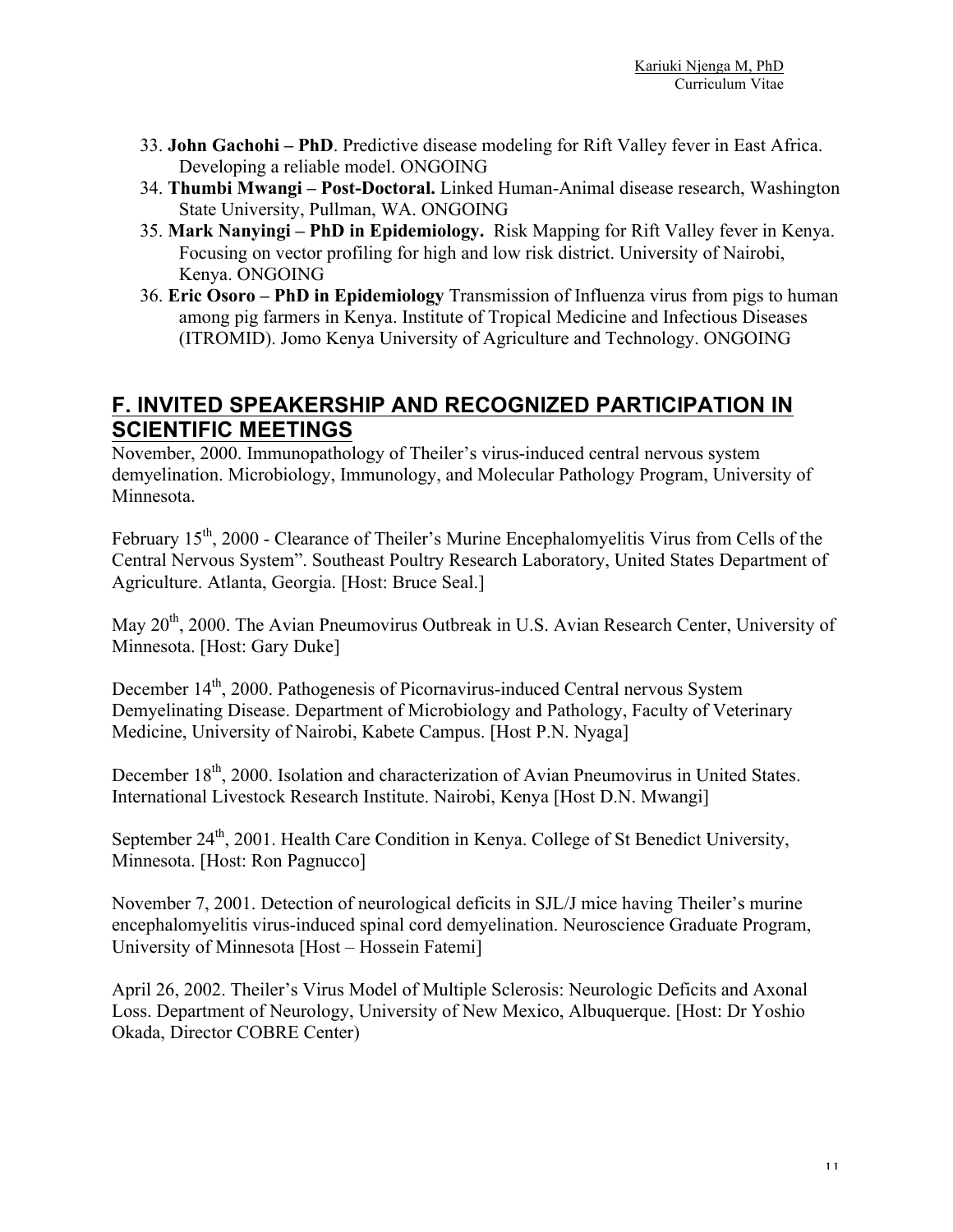October  $3<sup>rd</sup>$  to Oct  $6<sup>th</sup>$  2002. Role of the immune system in Theiler's virus-induced CNS demyelination. Society for Neuroimmune Pharmacology. Clearwater, Fl [Host: Dr Phillip Peterson]

October 8, 2002. Plenary Session Speaker on "Sequence similarity between US Avian Pneumoviruses and human metapneumovirus." North Central Avian Disease Conference, Minneapolis. [Host; K.V. Nagaraja]

CHAIR, Virology Symposium of the North Central Avian Disease Conference, Minneapolis. Tuesday October  $7<sup>th</sup>$ , 2002.

April 30<sup>th</sup>, 2003. Bortree Lecture Series, Pennsylvania State University. Xenotransplantation: Picornaviral Model of Pig-to-Mouse Xenzoonosis. [Host: Daniel P. Shaw].

May  $29<sup>th</sup>$ , 2003. Texas A & M University. Theiler's Virus Model of central Nervous System Myelin Destruction. [Host: Louise Abbott].

July 24th, 2003. Center for Disease Control/Kenya Medical Research Institute, Kisumu. Role of Sex Hormones in Immune-mediated Central Nervous System Demyelination. [Host: Dr John Waitumbi]

February 28<sup>th</sup>, 2004. Poultry Management and Health Seminar/Northwestern Supply Company. Latest Research on Avian Pneumovirus in the U.S. St. Cloud, Minnesota. [Host: Dr. Mahesh Kumar].

September 13<sup>th</sup>, 2004. Women's Health Research Conference. Advancing Women's Health: Cultivating Interdisciplinary Research. Gender Differences in Severity of Multiple Sclerosis. University of Minnesota, Radisson Metrodome. [Host: Prof. Alvin Beitz].

March 13 – 15, 2005. **Chair,** United States' North Central Avian Disease Conference Organizing Committee. River center, St Paul, Minnesota. Theme: Threatening Poultry Respiratory Diseases.

October 7<sup>th</sup>, 2005. Discussion panel participant. ViroSeq HIV sequencing kit and software. In the: Workshop on ARV Resistance testing, Aga Khan University, Nairobi, Kenya.

November 2005. Update on the potential pandemic of H5N1 in Africa.  $4<sup>th</sup>$  Training in Epidemiology and Public Health Interventions Network (TEPHINET) conference. Accra, Ghana.

November  $8<sup>th</sup>$ , 2007. Rift Valley fever outbreak in East Africa 2006-07: A window into antibody kinetics, viral load and clinical presentation. American Society for Tropical Medicine and Health, Philadelphia, USA. Nov 4-8, 2007. [Host: R. Breiman]

December 5<sup>th</sup>, 2007. Plenary Lecture: Responding to Outbreaks of Viral hemorrhagic fevers in East Africa Region. At the 2<sup>nd</sup> Annual AFENET Conference, Kampala, Uganda.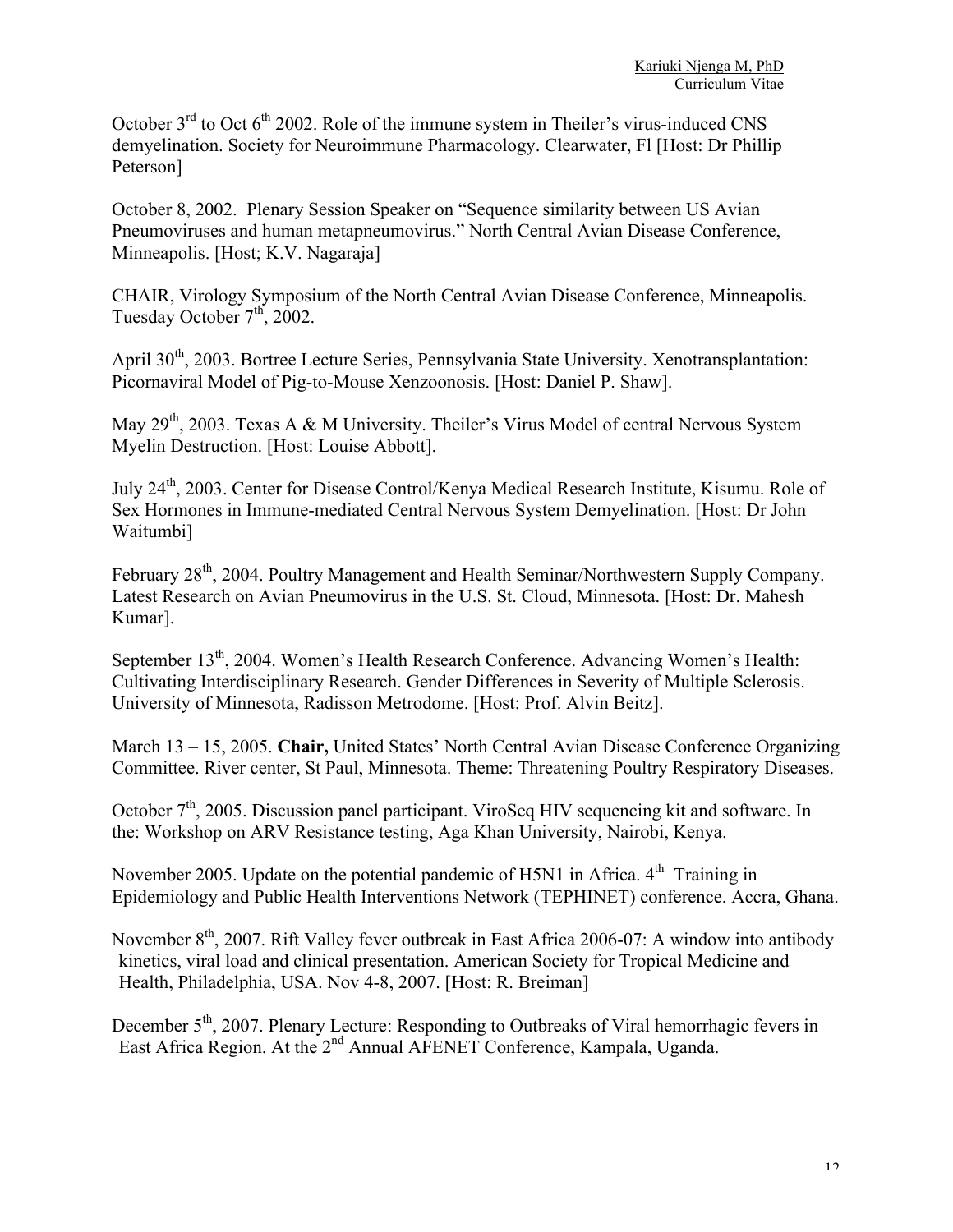March 11<sup>th</sup>, 2008. Plenary Lecture: Challenges of Setting up an Influenza Surveillance Laboratory in Africa. At the CDC/WHO regional NIC training, Entebbe, Uganda.[Host: M. Katz]

July 13 – 16, 2008: **Convener**-Viral Evolution and Genomics Seminar. American Society for Virology, Cornell University, Ithaca, New York.

April 15<sup>th</sup>, 2012: **Keynote Address**: The Role of Climate Change in Emerging Diseases: Faculty of Veterinary Medicine Biennial Conference, University of Nairobi, Kenya

January 16<sup>th</sup>, 2012: **Keynote Address**: Risk Mapping for Rift Valley fever in Kenya. GALVMED/SACIDS Annual Workshop. Dar Es salaam, Tanzania

April 27<sup>th</sup>, 2012: **Keynote address:** Changing Technologies In Biomedical Research. 50<sup>th</sup> Anniversary of the University of Nairobi Faculty of Veterinary Medicine, Safari Park, Nairobi.

June 8<sup>th</sup>, 2012: **Keynote Address**: One Health-From Vision to Action. The Africa Filed Epidemiology Network (AFENET). One Health Fellowship Graduation Ceremony, Kampala Uganda.

June 13<sup>th</sup>, 2012: **Convenor and Moderator:** One Health Initiatives in Eastern Africa. Regional Biosurveillance Workshop organized by US Cooperative Threat Reduction Agency, Department of defense.

### **G. GRANT REVIEWS**

Ad hoc Reviewer – Minneapolis Medical Research Foundation Reviewer – USDA/CSREES – Virology study group In Animal Health Section Ad hoc Reviewer, National Pork Board, 2004 Ad hoc reviewer – Minnesota Agriculture Experiment Station – 2000 – 2001 Review Committee - Minnesota Agriculture Experiment Station – 2001 – 2004 Review Committee - Academic Health Center Faculty Development Grant – 2003 Review Committee – College of Veterinary Medicine Research Committee – 2003 - 2004

# **H. JOURNAL REVIEWS**

Virus Research (ad hoc) Journal of Neurovirology (ad hoc) Viral Immunology Journal of General Virology – 2003, 2004 Avian Disease – 2003 – 2004 J Immunology, 2005. American Journal of Public Health Vaccine PLoS One PLoS NTD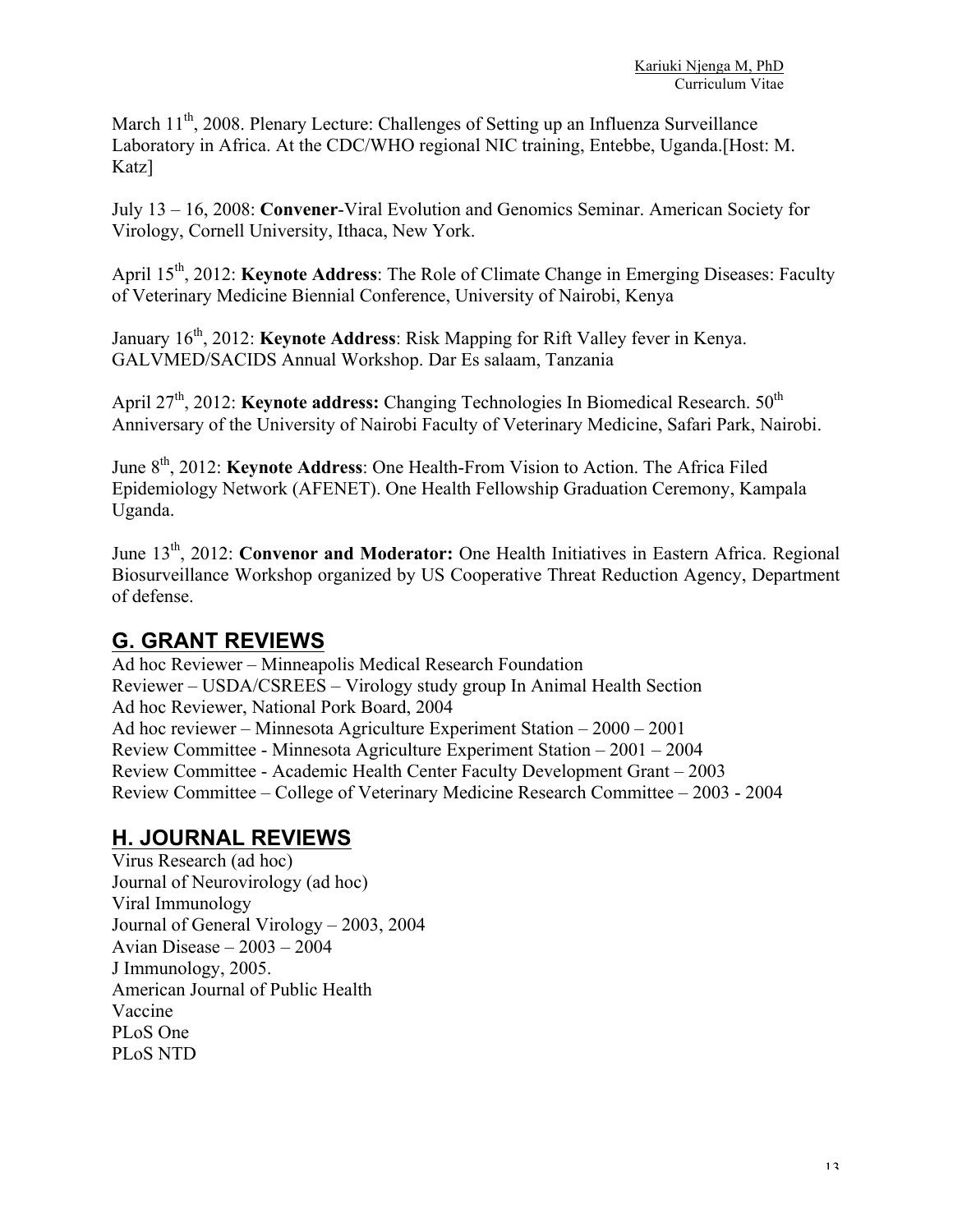## **I. HONORS/ AWARDS**

**National Hofstad Award** (presented by Iowa State University) for the best paper presented on poultry diseases. 74th Annual Meeting of the Conference of Research Workers in Animal Diseases. Chicago, Illinois. 8 - 9 November, 1993.

**Bosworth Grier Fellowship** for outstanding graduate student in pathobiology program, College of Agricultural Sciences, The Pennsylvania State University, 1994

**2nd Place Award**. The Pennsylvania State University 8th Annual Graduate Exhibition, 22nd - 23rd March, 1993, Life and Health Sciences Division.

**Honorable Award.** The Pennsylvania State University 9th Annual Graduate Research Exhibition, 25th - 26th March, 1994, Life and Health Sciences Division.

**Annual Neurology Research Fellowship Award**. Mayo Clinic and Foundation. **2000**.

**McKnight Presidential Fellowship Award** For The Most Promising Faculty. University of Minnesota, **2004**. Award consisted of research funding for 3 years.

**CDC's James Virgil Peavy Workforce Development Award**. For Significant contribution in building a new model for Field Epidemiology Training Program to integrate the training of epdemiologists with public health laboratorians. Centers for Disease Control and Prevention, Coordinating Office for Global health. **May 2009**.

### **J. PATENTS AND LICENSURE AGREEMENTS**

**Principal Inventor.** Patent Application UM Docket Z00155. Highly sensitive and specific enzyme-linked immunosorbent assay for the diagnosis of avian pneumovirus. May 2000.

**Principal Inventor.** Licensure agreement and technology transfer. Matrix-protein-based ELISA for the diagnosis of avian pneumovirus. U of M and IDEXX Laboratories (10% Loyalties to U of M). June 2000.

**Part of a team of inventors.** Tagman PCR for the diagnosis of avian pneumovirus in turkeys. With Dr Kay Faaberg and Jim Collins, University of Minnesota Veterinary Diagnostic Laboratory. (Designed primers and participated in testing the specificity of the test).

**Principal Inventor.** Goose Avian pneumovirus isolate as a vaccinated against APV in turkeys. With David Halvorson, Kakambi Nagaraja, Richard Bennett. Under licensing contract negotiations with Lohman International. 2003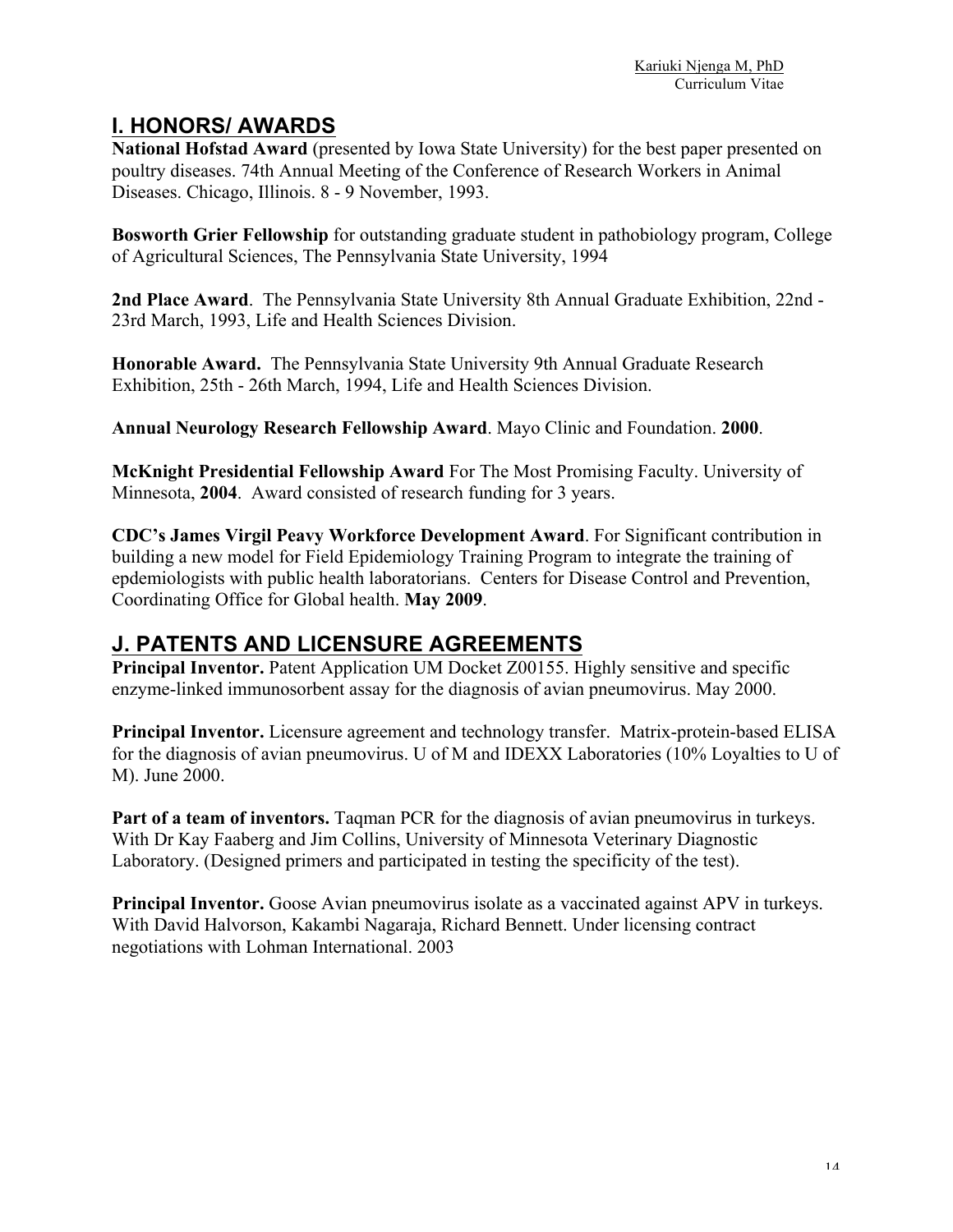## **K. GRANTS AND MAJOR FINANCIAL SUPPORT**

- 1. "Studies on Canine Parvovirus-2 Enteritis" University of Nairobi Deans Committee 1986- 1987.
- 2. "Characterization and control of Canine Parvovirus-2 Strains in Kenya" University of Nairobi Deans Committee 1989-1990.
- 3. "Mechanism of virus-induced MHC class I antigen expression in the central nervous system". Mayo Clinic Research Services Grant 504-563-9904, 1996-1997. \$5,000 (Co-investigator with M. Rodriguez).
- 4. American Society for Virology postdoctoral travel grant 1996. For paper presentation in the 15th Annual Scientific Meeting in Ontario, Canada, July 1996.
- 5. "Immune promotion of remyelination" National Institutes of Health Minority Supplement Grant NS24180, 1996-1997 (Salary support).
- 6. "Theiler's virus coding regions important in demyelination" National Institutes of Health, Postdoctoral Grant NS10290, March 1997 – March 1999 (Salary support).
- 7. "The role of antiviral antibodies in controlling intracellular virus" University of Minnesota Grant-in-aid program. July 1999-December 2000 (\$20,681).
- 8. "Digital Imaging system" University of Minnesota Grant-in-Aid program (Equipment). December 1999 to December 2000 (\$20, 000).
- 9. "Molecular characterization and antigenic variation of avian pneumovirus" Minnesota Turkey Promotion Council, July 1999-December 2000 (\$93,631).
- 10. "Pathogenesis of avian pneumovirus infection in Turkeys" Minnesota Turkey Promotion Council, July 1999-December 2000 (\$63,475) (D. P. Shaw, PI) (5% effort).
- 11. "Bioecology, epidemiology and characterization of avian pneumovirus" Minnesota Turkey Promotion Council, July 1999-December 2000 (\$69,848) (K.V. Nagaraja, PI) (5% effort).
- 12. "Improved diagnostic and vaccination strategies against avian pneumovirus" Minnesota Turkey Promotion Council, July 1999-December 2000 (\$198,296) (S. Goyal, PI) (5% effort).
- 13. "Risk of porcine picornavirus in xenotransplantation" National Institutes of Health KO1 Career Development Grant (HL04369), January 2000 – December 2003 (\$498,919 - Oct  $2000 -$ Sept 2004).
- 14. "Risk of porcine encephalomyocarditis virus as a zoonosis". University of Minnesota Academic health Center Faculty Seed Grant. July 1 2000 – December 31, 2001 (\$25,581 direct).
- 15. "Determining whether porcine encephalomyocarditis virus persists in pig tissues or infect human cells" Minnesota Agricultural Experiment Station. July 1 2000 – December 31, 2001. (\$16,000-direct).
- 16. Generation of deletion mutant and recombinant vaccines for avian pneumovirus. Minnesota Research and Promotion Council. August 2000 – December 2001 (\$120,000)
- 17 Competitive matrix protein-based ELISA for detection of avian pneumovirus antibodies. Minnesota Turkey Research and Promotion Council. August 2000 – December 2001 (\$20,000)
- 18. Development of Reverse genetics Rescue System for Avian Pneumovirus. USDA/NRICGP/CSREES (Grant # 0102393). November 2001-October 2004 (275,000 direct) – Faaberg,  $K - Co-PI(3%)$ .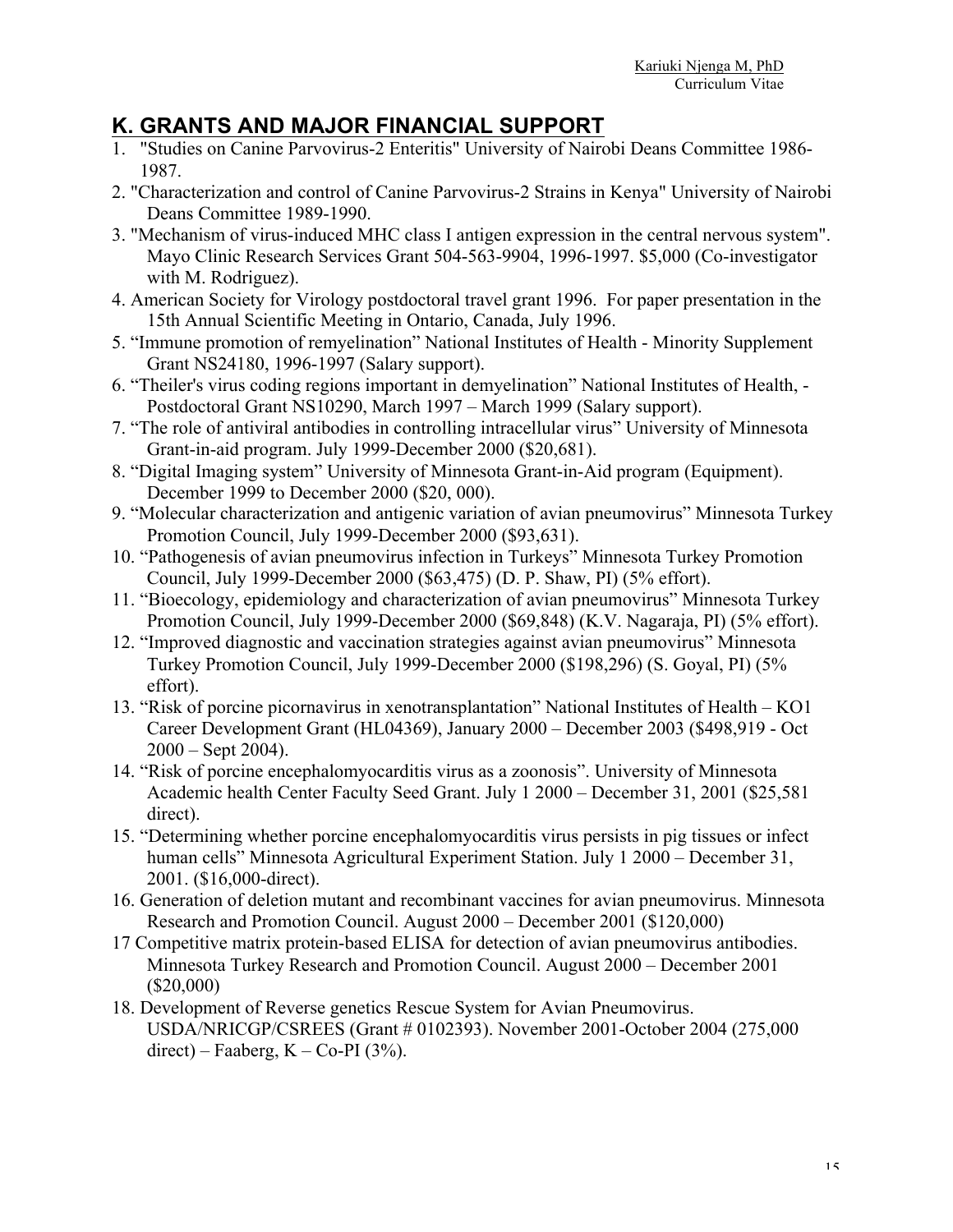- 20. Generation of deletion mutant and recombinant vaccines for avian pneumovirus. Minnesota Agriculture Rapid Response Funds and MN Turkey Research and Promotion Council. August 2001 – December 2002 (\$75,000)
- 21. Avian Pneumovirus Epidemiology: Studies on Cross Protection and Wild Bird Control. Minnesota Agriculture Rapid Response Funds and MN Turkey Research and Promotion Council. August 2001 – December 2003 Co-PI with David Halvorson (115,000)
- 22. Developing a Challenge Model for Experimental Avian Pneumovirus Infection. Minnesota Agriculture Rapid Response Funds and MN Turkey Research and Promotion Council. August 2001 – December 2003 Co-PI with David Halvorson (25,000)
- 23. Bioecology and Control of avian Pneumovirus. Minnesota Agriculture Rapid Response Funds and MN Turkey Research and Promotion Council. August 2001 – December 2003 Co-PI with Nagaraja KV and Halvorson DA (\$75,000)
- 26. High Speed Centrifuge and Ultracentrifuge College of Veterinary Medicine Equipment Grant, June 2001 (\$50,900). For Departmental Development. Purchased high-speed centrifuge, JA-10 and JA-14 rotors, speedvac, and Beckman Coulter 1600 Scintillation counter for departmental use. COLLEGIATE EQUIPMENT GRANT
- 27. Studies on Molecular Epidemiology of Avian Pneumovirus in Midwest United States Midwest Poultry Consortium, 60,000 (Halvorson DA, Zeman D, Dyer N, Nagaraja K, Co-PIs). March 2002 – March 2003
- 28. Use of goose isolate of avian pneumovirus (APV/Goose/MN-15a) as a vaccine in commercial turkeys. Rapid Agriculture Response Fund and Minnesota Turkey Growers Association. August 2002- Dec 2004. \$61,746 (Halvorson DA, Nagaraja KV-Co-PIs)
- 29. Continued Improvement of a Challenge Model for Experimental Avian Pneumovirus Infection. Minnesota Agriculture Rapid Response Funds and MN Turkey Research and Promotion Council. August 2002 – December 2004 Co-PI with David Halvorson (32,000)
- 30. Gel documentation (Eagle Eye) System. For Departmental Development. Purchased new and improved gel documentation equipment for departmental use. [Alley J –Co-PI) \$21,563 – COLLEGIATE EQUIPMENT GRANT
- 31. Development of a Real-time PCR Test for Avian Pneumovirus. USDA/ARS/SEPRL Collaborative Grant. October 2002- September 2004. (Halvorson DA- Co-PI). \$120,000
- 32. Comparison of Goose Isolate of Avian Pneumovirus (APV/Goose/MN-15a) vaccine and a commercially available APV vaccine. RARF/Minnesota Turkey Growers Association.  $$56,000 - Direct$  (July 1, 2003 – Dec 31<sup>st</sup>, 2004.)
- 33. Comparison of Goose Isolate of Avian Pneumovirus (APV/Goose/MN-15a) vaccine and a commercially available APV vaccine. Virogen Inc.  $$24,670 - Direct$  (Sept, 2004 – Dec 31<sup>st</sup>, 2004.
- 34. International Emerging Infections Program Core Funding. \$1,200,000 per year –Direct Research Funds. 2006- Present.
- 35. An integrated epidemiological study of zoonotic pathogens in linked human and animal populations in rural Kenya" was successful. (Cleaveland S, Breiman RF, Co-PIs). Wellcome Trust –\$664,641-Direct (June 2007 –May 2011).
- 36. Epidemiologic Studies on Rift valley fever virus disease in Kenya. CDC/GDD Supplemental Funding. \$485,100 – Direct (2006-2009).
- 37. Purchase of Rift valley fever (RVF) virus vaccine for the control an RVF outbreak in Kenya: \$225,000 from USAID. (Breiman R, Feikin D, Co-PIs). December 2006.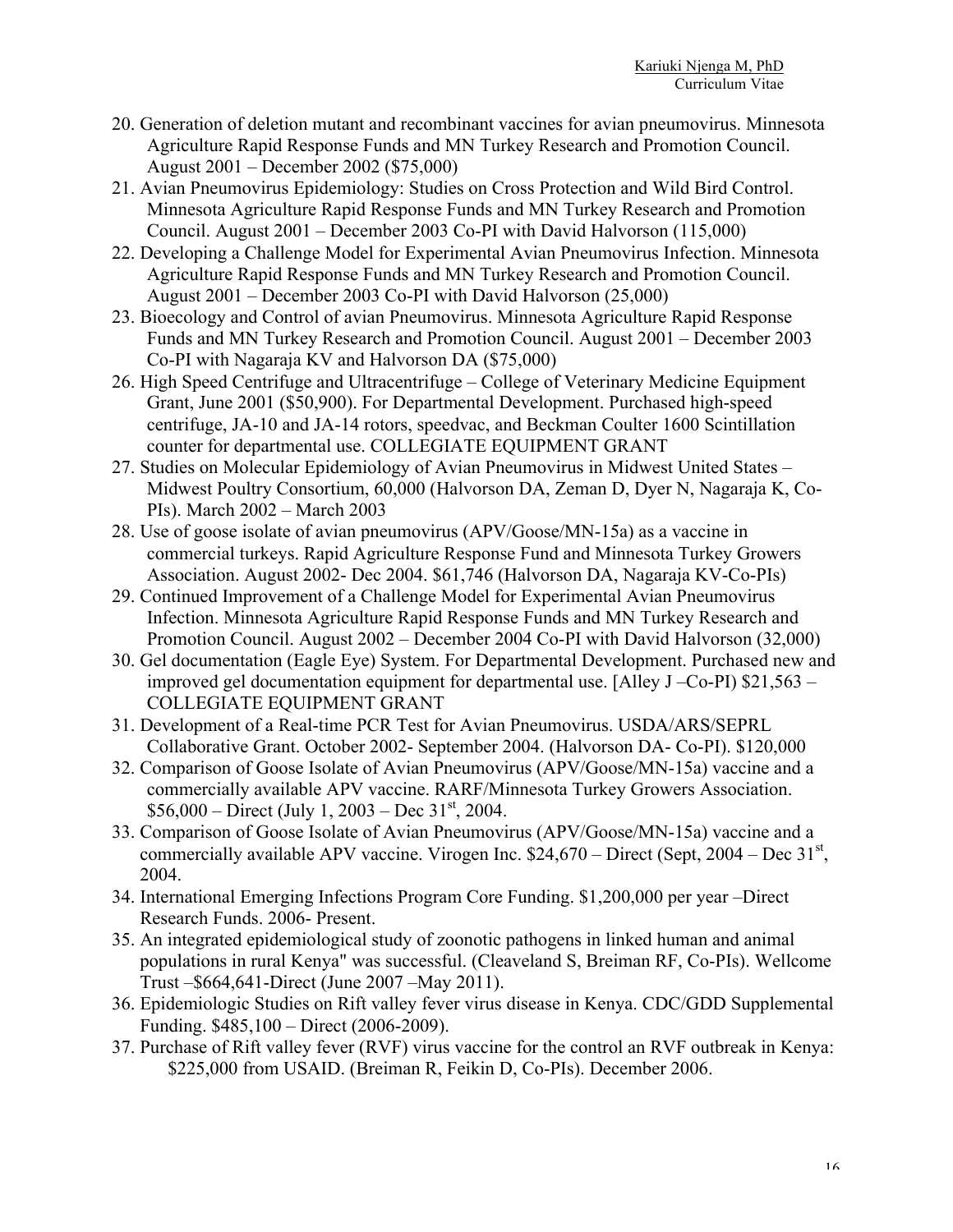- 38. Influenza virus surveillance in Kenya. Minnesota Center for Excellence in Influenza Research and Surveillance (MCEIRS). Collaboration with University of Minnesota. \$750 (2010 – 2013)(Munyua P, Cardona C-Co-PIs).
- 39. Field trials for Rift valley fever Clone 13 vaccine in livestock. Global Alliance for Livestock veterinary Medicines (GALMed). \$248K for 1 years (2011-2012). (Njenga MK, PI).
- 40. Studies on zoonotic disease in Kenya. US DOS/BEP \$1.5million over 3 years (2009 2012) (Njenga MK, PI).
- 41. CDC-Kenya Integrated Human-animal health (One Health) program. CDC/GDDER Division, Center for Global Health, Atlanta. \$600/yr from 2010 – Present.
- 42. Population-based animal syndromic surveillance in Lwak region, Western Kenya. Funded by the Paul Allen Foundation through the Washington State University, Pullman, WA (McElwain T, Palmer G as Co-PIs). \$400/year for 5 years (2012 -2016)
- 43. Epidemiology and laboratory diagnosis of Brucellosis in Kenya. CBEP/DTRA of the US/DOD. \$1.1 million over 2 years (2012 – 2014).
- 44. Operationalizing Zoonosis Disease Unit in Kenya. CBEP/DTRA of the US/DOD. \$200/yr for 3 years.
- 45. Risk mapping for Rift valley fever disease-Vector profiling in high and low risk districts in Kenya. Funded by Biosecurity Engagement Program, US/DOS. \$234K (2012-2014).
- 46. Organizaing a Regional (East Africa) Workshop on Priority Zoonotic Diseases. Funded by CBEP/DTRA of US/DOD. \$170K (2013-2014).
- 47. Decentralizing One Health to County and District Levels. Funded by Biosecurity Engagement Program, US/DOS. \$100K (2013-2014).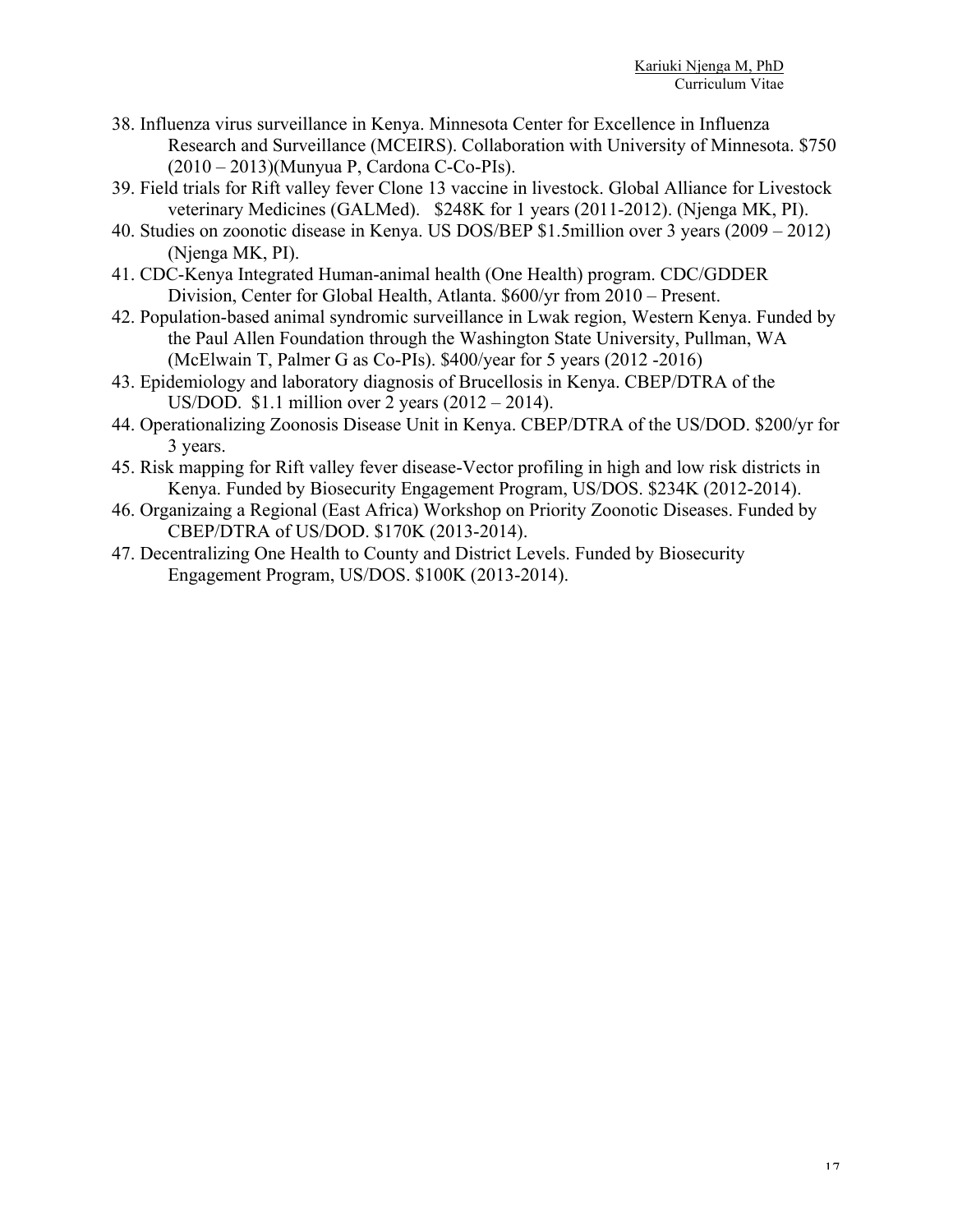### **L.BIBLIOGRAPHY**

#### **Publications - Research Articles in Peer-Reviewed Journals**

- 1. Kariuki Njenga, M, Nyaga, P.N., and Buoro I.B.J. Management of Canine parvovirus enteritis in Kenya. The Kenya Vet. 14: 16-19, 1990
- 2. Kariuki Njenga, M., Nyaga P.N., Buoro, I.B.J., and Gathumbi, P.K. Effectiveness of fluids and antibiotics as supportive therapy of canine parvovirus-2 enteritis in puppies. Bull. Anim.Hlth. Prod. Afr. 39:72-77, 1991
- 3. Kariuki Njenga , M., Nyaga, P.N., Buoro, I.B.J., and Gathumbi, P.K. Use of hyperimmune serum as a prophylaxis in puppies incubating CPV-2 enteritis infection. Bull. Anim. Hlth. Prod. Afr. 39:97-103, 1991.
- 4. Kariuki Njenga, M., and Nderitu, E.M. Otitis externa: Prognosis following surgery. Bull Anim. Hlth. Afr. 39:195-197, 1991.
- 5. DaCosta, R.P.R., Kariuki Njenga, M., Price, J.E., and Wandera, J.G. An unusual case of Spirocerca lupi in dog. Kenya Vet, 1991.
- 6. Wachira, T.M., Sattan, M., Zeyle, E., and Njenga. M. Abattoirs and echinococcosis in Nairobi dogs. Ann. Trop. Med. Hyg. 48:473-479, 1993.
- 7. Wachira, T.M., Sattan, M., Zeyle, E., and Njenga, M.K. Intestinal helminths of public health importance in dogs in Nairobi. East Afr. Med. J. 70:617-619, 1993.
- 8. Dangler, C.A.**,** and Kariuki Njenga, M. Left ventricular endocardial proliferation in chickens. Vet Pathol 31:488-491, 1994.
- 9. Dangler, C.A, Baker, S.E., Kariuki Njenga, M., and Chia, S.H. Murine cytomegalovirusassociated arteritis. Vet Pathol 32:127-133, 1995.
- 10. Kariuki Njenga, M., and Dangler, C.A. Endothelial MHC class II expression and endarteritis in Marek's disease virus-infected chickens. Vet Pathol 32:403-411, 1995.
- 11. Miller, D.J., Rivera-Quinones, C., Kariuki Njenga, M., Leibowitz, J., and Rodriguez, M. Spontaneous central nervous system remyelination in  $\beta$ ?-microglobulin deficient mice following virus-induced demyelination. J Neurosci 15:8345-8352, 1995.
- 12. Miller, D.J., Kariuki Njenga, M., Murray, P., Leibowitz, J., and Rodriguez, M. A monoclonal natural autoantibody that promotes remyelination suppresses central nervous system inflammation and increases virus expression after Theiler's virus-induced demyelination. Int. Immunol. 8: 131-141, 1996.
- 13. Kariuki Njenga, M., Pavelko, K.D., Baisch, J., David, C.S., Leibowitz, J., and Rodriguez, M. Theiler's virus persistence and demyelination in major histocompatibility complex class II-deficient mice. J. Virol. 70:1729-1737, 1996.
- 14. Kariuki Njenga, M., and Dangler, C.A. Intimal lipid accretion and elevated serum cholesterol in Marek's disease virus-inoculated chickens. Vet. Pathol. 33:704-708, 1996.
- 15. Miller, D.J., Kariuki Njenga, M., Parisi JE, and Rodriguez, M. Multi-organ reactivity of a monoclonal autoantibody that promotes remyelination in a mouse model of multiple sclerosis. J Histochem. Cytochem. 44:1005-1011, 1996.
- 16. Rodriguez, M., Pavelko, K., Kariuki Njenga, M., Cogan, P., and Wettstein, P. The balance between persistent virus infection and immune cells determines demyelination. J. Immunol. 157:5699-5709, 1996.
- 17. Kariuki Njenga, M., Pease, L.R., Wettstein, P., Mak, T., and Rodriguez. M. Interferon α/β mediates early virus-induced H-2D and H-2K expression in the central nervous system. Lab. Invest. 77:71-84, 1997 **(Featured on the cover of the journal).**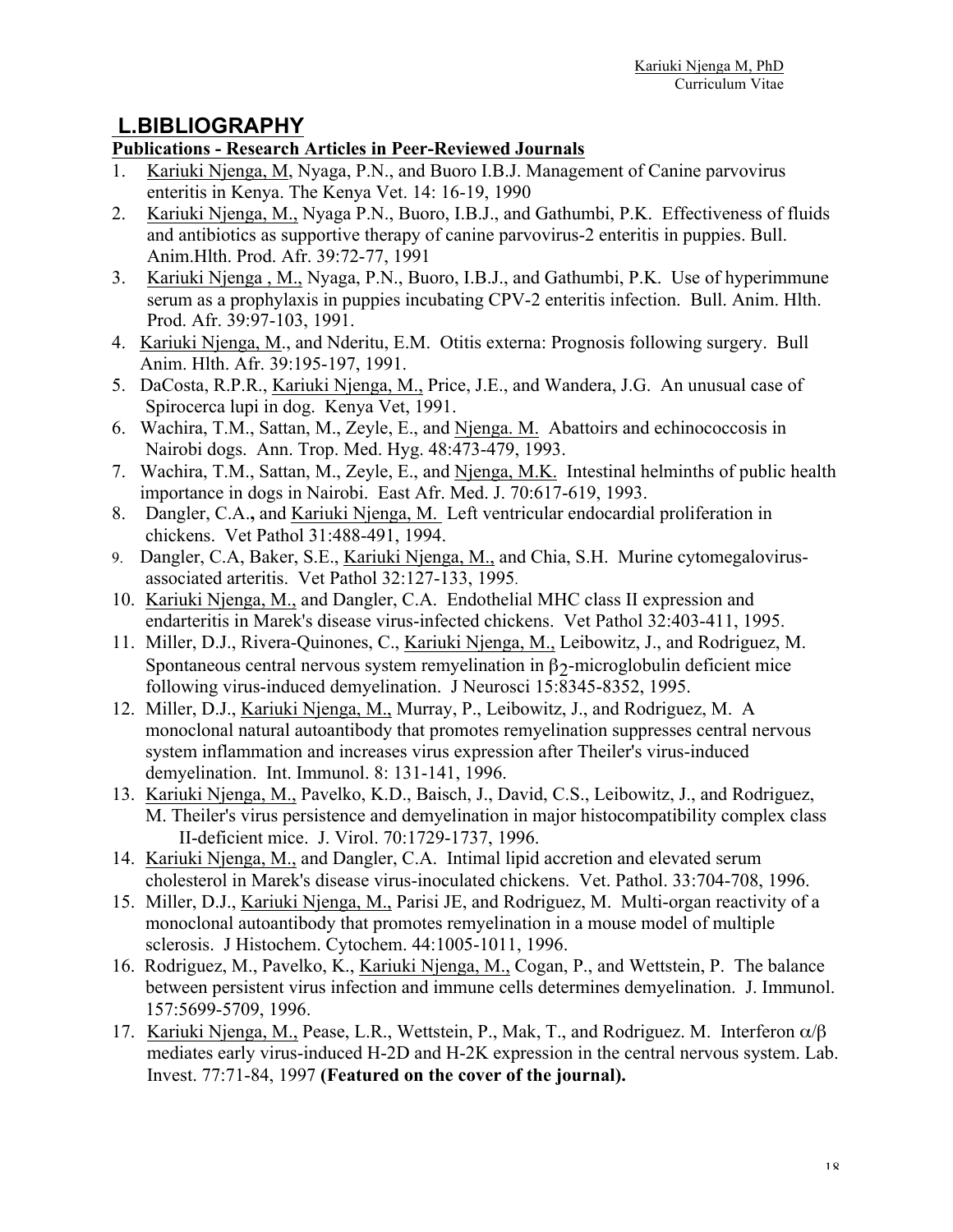- 18. Kariuki Njenga, M., Asakura, K., Hunter SF., Wettstein, P., Pease, L.R., and Rodriguez, M. The immune system preferentially clears Theiler's virus from the grey matter of the central nervous system. J Virol. 71:8592-8601, 1997.
- 19. Murray PD., Lin X., Kariuki Njenga, M., Pease LR., and Rodriguez, M. Perforin but not fasmediated CTL effector is necessary for viral clearance and the development of neurologic deficits in a virus model of multiple sclerosis. J Neurosci. 18:7306-7314, 1998.
- 20. Kariuki Njenga, M†., Murray, P†., Lin, X., Drescher, K., and Rodriguez M. Absence of central nervous system remyelination in class II-deficient mice infected with Theiler's virus. J. Neuropath Exp Neurol. 58:78-91, 1999.
- 21. Johnson AJ, Kariuki Njenga M, Hansen MJ, Kuhns ST, Chen L, Rodriguez M, and Pease LR. Prevalent Class I-restricted T-cell response to the Theiler's virus epitope  $Db:VP2_{121-130}$ in the absence of endogenous CD4 help, tumor necrosis factor alpha, gamma interferon, perforin, or costimulation through CD28. J. Virol. 73: 3702-3708, 1999.
- 22. Kariuki Njenga, M, Coenen MJ, DeCuir N, Yeh H-Y, and Rodriguez M. Short-term treatment with interferon- $\alpha/\beta$  promotes remyelination whereas long-term treatment aggravates demyelination in a murine model of multiple sclerosis. J Neurosci Res. 59:661- 670, 2000.
- 23. Kariuki Njenga M., Hunter SF, Paz Soldan, M, DeCuir N, Leibowitz J, Rodriguez M. Antiviral Antibodies partially protect RAG 1-deficient mice from Theiler's virus-induced encephalitis, and decrease virus infectious particles in CNS cells after establishment of infection in vivo. J Neurovirol. Submitted, 2000.
- 24. Gulati BR, Cameron KT, Seal BS, Goyal SM, Halvorson DA, and Kariuki Njenga M. Development of a highly sensitive and specific enzyme-linked immunosorbent assay based on recombinant matrix protein for detection of avian pneumovirus antibodies. J Clin Microbiol. 38:4010-4014, 2000.
- 25. Shin H-J, Kariuki Njenga M, McComb B, Halvorson DA, and Nagaraja KV. Avian pneumovirus RNA from wild and sentinel birds in U.S. has genetic homology with APV isolates from domestic turkeys. J Clin Microbiol. 38: 4282-4284, 2000.
- 26. Cameron K, Zhang, X, Seal, B, Rodriguez, M, and Kariuki Njenga, M. Antibodies against capsid and non-capsid recombinant Theiler's virus proteins are reactive to viral antigens expressed by infected central nervous system cells. J Virol. Methods. 91:11-19, 2001.
- 27. Shin HJ, Kariuki Njenga M, Halvorson DA, Shaw DP, and Nagaraja KV. Susceptibility of ducks to avian pneumovirus of turkey origin. Amer J Vet Res. 62:991-994, 2001
- 28. Zhang X, Cameron KT, Walcheck B, and Kariuki Njenga, M. Theiler's virus-infected Lselectin-deficient mice have decreased infiltration of CD8+ T lymphocytes in central nervous system but clear the virus. J Neuroimmunol. 116:178-187, 2001.
- 29. Brewer LA, Lwamba H, Murtaugh M, Palmenberg A, Brown C, and Kariuki Njenga M. Porcine encephalomyocarditis virus is potential risk in xenotransplantation. Xenotransplantation 8: (Supp I) 35, 2001
- 30. Brewer L, Lwamba HCM, Murtaugh, MP, Brown C, Palmenberg AC, and Kariuki Njenga, M. Porcine encephalomyocarditis virus persists in pig myocardium and infects human myocardial cells. J. Virol. 11621-11629, 2001
- 31. Shin H-J, Nagaraja KV, McComb B, Halvorson DA, Jirjis FF, Shaw DP, Seal BS, and Kariuki Njenga, M. Isolation of avian pneumovirus from mallard ducks that is genetically similar to viruses from neighboring commercial turkeys. Virus Res. 83:207-212, 2002.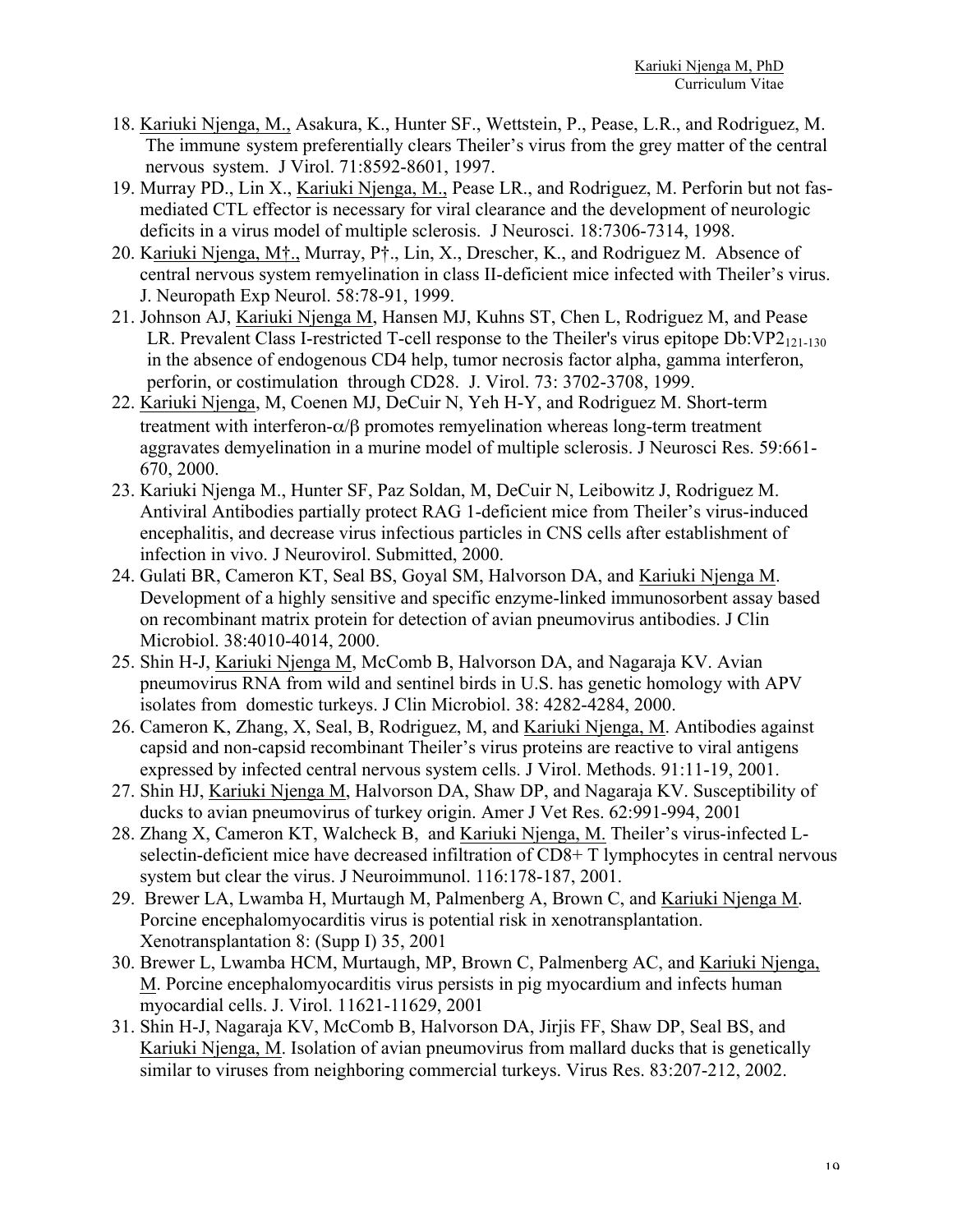- 32. Shin H-J, Jirjis FF, Kumar MC, Kariuki Njenga M, Shaw DP, Noll SL, Nagaraja KV, and Halvorson DA. Neonatal avian pneumovirus infection in commercial turkeys. Avian Diseases 46:239-244, 2002
- 33. Chary P, Rautenschlein S, Kariuki Njenga, M, and Sharma JM. Pathogenic and immunosuppressive effects of avian pneumovirus in turkeys. Avian Diseases 46:153-161, 2002
- 34. Rautenschlein, S, H.Y. Yeh, M. Kariuki Njenga and J.M. Sharma. Role of intrabursal T cells in infectious bursal disease virus (IBDV) infection: T cells promote viral clearance but delay follicular recovery. Arch. Virol. 147:285-304, 2002
- 35. Shin, H-J, Cameron, KT, Jacobs, JA, Turpin, E.A., Halvorson, DA, Goyal, SM, Nagaraja, KV, Kumar, MC, Lauer, DA, Seal, BS, Kariuki Njenga, M. Molecular epidemiology of subgroup C avian pneumoviruses isolated from the United States and comparison with subgroup A and B viruses. J. Clin. Microbiol. 40:1687-1693, 2002.
- 36. Lin X, Kariuki Njenga M, Johnson AJ, Pavelko KD, David CS, Pease LR, Rodriguez M. Transgenic expression of Theiler's murine encephalomyelitis virus genes in H-2b mice inhibits resistance to virus-induced demyelination. J Virol 76:7799-7811, 2002
- 37. Lwamba HCM, Cameron KT, Halvorson DA, Nagaraja KV, Seal BS, Kariuki Njenga M. Antigenic cross-reactivity of among avian pneumoviruses of subgroups A, B, and C at the matrix but not nucleocapsid protein. Avian Dis 2002 46 :725-9, 2002
- 38. Jacobs AJ, Kariuki Njenga M, Seal BS, Kavanaugh, D. Subtype B metapneumovirus resembles subtype A more closely than C or human metapneumovirus with respect to the phosphoprotein, and second matrix and small hydrophobic proteins. Virus Res. 92:171-178, 2003
- 39. Alley J, Khasabov S, Simone D, Beitz A, Rodriguez M, Kariuki Njenga M. More severe neurologic deficits in SJL/J male than female mice following Theiler's virus-induced CNS demyelination. Experimental Neurol 180:14-24,2003
- 40. Bennett R, McCoomb B, Shin H-J, Kariuki Njenga M, Nagaraja KV, Halvorson DA. Avian pneumovirus in wild Canada geese (Branta canadensis) and blue-winged teal (Anas discors). Avian Dis. 46:1025-1029,2002.
- 41. Brewer LA, Brown C, Murtaugh MP, Kariuki Njenga M. Transmission of encephalomyocarditis virus (EMCV) to immunodeficient mice by transplanting tissues from EMCV-infected pig tissues. Xenotransplantation 10: 569-576, 2003
- 42. Alvarez R, Lwamba H., Kapczynski DR, Kariuki Njenga M, Seal B. Nucleotide and predicted amino acid sequence-based analysis of the avian metapneumovirus type C cell attachment glycoprotein gene: Phylogenetic analysis and molecular epidemiology of U.S. Pneumoviruses. J Clin Microbiol. 41:1730-1735, 2003.
- 43. Zoecklein LJ, Gamez J, Pavelko KD, Papke L, McGavern DB, Ure DR, Kariuki Njenga M, Johnson AJ, Nakane S, Rodriguez M. Direct Comparison of Demyelinating Disease Induced by the Daniel's Strain and BeAn Strain of Theiler's Murine Encephalomyelitis Virus. Brain Pathol 13:291-308, 2003.
- 44. LaRue R, Brewer L, Brown C, Kariuki Njenga M, A wildtype porcine encephalomyocarditis virus containing a short poly(C) tract is pathogenic to mice, pigs, and cynomolgus macaques. J Virol. 77:9136-9146, 2003.
- 45. Brewer L, LaRue R, Hering B, Brown C, Kariuki Njenga M. Transplanting Encephalomyocarditis virus-infected porcine islet cells reverse diabetes in recipient mice but also transmits the virus. Xenotransplantation. 11:160-170, 2004.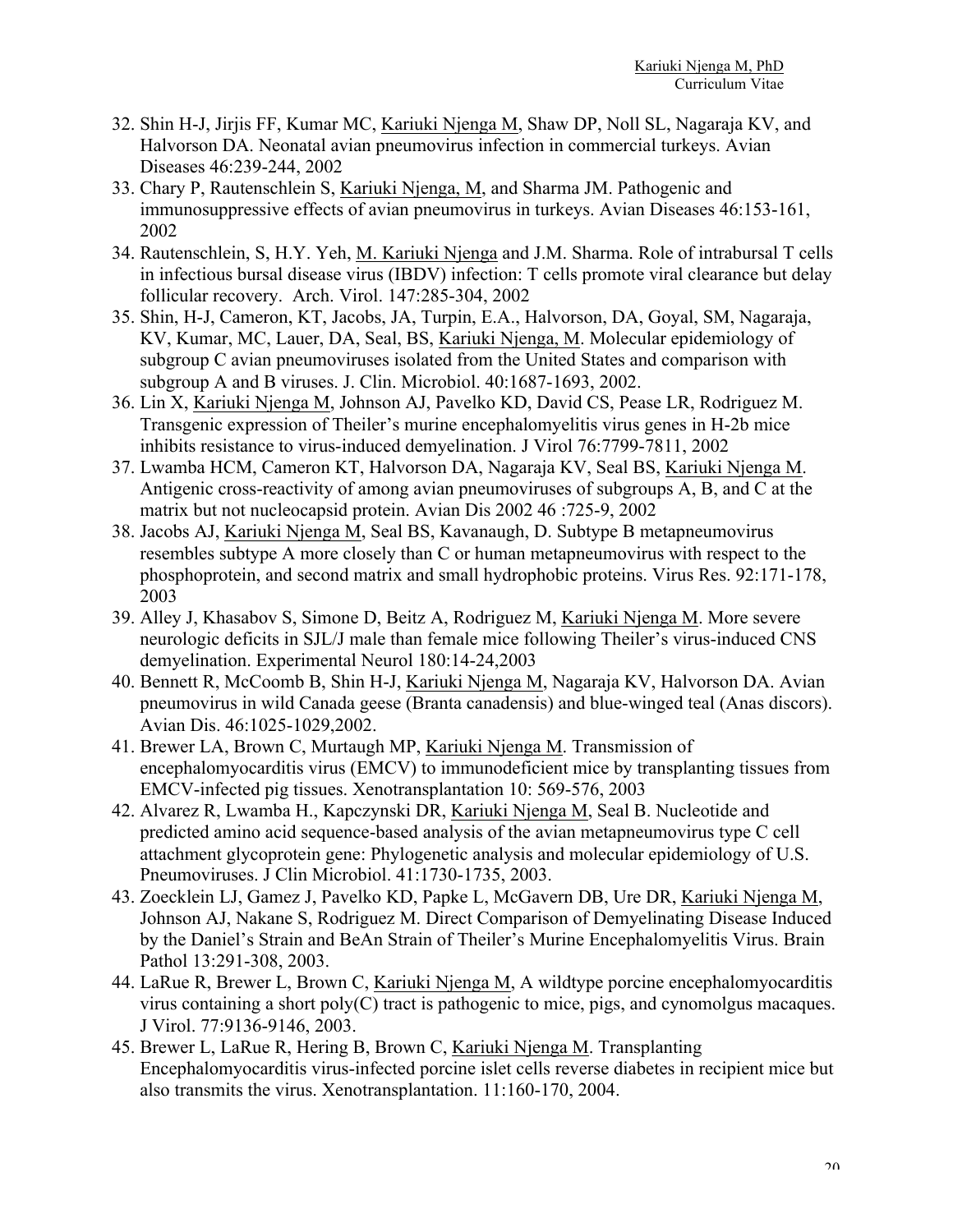- 46. Bennett RS, Kariuki Njenga M, Nezworski J; Velayudhan BT; Nagaraja KV, BVSc, PhD; Zeman DH; Dyer N; Lemire T; Lauer DC; Halvorson DA. Detection of *Avian pneumovirus* in wild birds and domestic turkeys from central North. Avian Dis. 48:902-908, 2004.
- 47. Alvarez R, Kariuki Njenga M, Scott M, Seal BS. Development of a nucleoprotein-based enzyme-linked immunosorbent assay utilizing a synthetic peptide antigen for detection of avian metapneumovirus antibodies in turkey sera. Clin Diag Lab Immunol. 11: 245-249, 2004.
- 48. M. Kariuki Njenga, C. Marques, M. Rodriguez. The role of cellular immune response in Theiler's virus-induced central nervous system demyelination. J. Neuroimmunol. 147:73-77, 2004
- 49. Lwamba HCM, Alvarez R, Wise M, Yu Q, Halvorson D, Kariuki Njenga M, Seal BS. Comparison of the full-length genome sequence of Avian metapneumoviurus subtype C with other paramyxoviruses. Virus Res. 107:83-92,2005
- 50. Myers S, Brewer L, Shaw DP, Greene WH, Love BC, Hering B, Spiller OB, Kariuki Njenga M. Prevalent human Coxsackie B-5 virus infects porcine islet cells primarily using the coxsackie-adenovirus receptor. Xenotransplantation. 11:536-546, 2004.
- 51. Chary P, Kariuki Njenga M, Sharma JM. Protection by recombinant viral proteins against a respiratory challenge with virulent avian metapneumovirus. Vet Immunol Immunpathol 108:427-432, 2005.
- 52. Bennett RS, LaRue R, Shaw D, Yu Q, Nagaraja KV, Halvorson DA, Kariuki Njenga M. A wild goose metapneumovirus containing a large attachment glycoprotein is avirulent but immunoprotective in domestic turkeys. J Virol 79:14834-14842, 2005.
- 53. Sergon K, Njuguna C, Kalani R, Ofula V, Onyango C, Konongoi LS, Bedno S, Burke H, Dumilla AM, Konde J, Kariuki Njenga M, Sang R, Breiman RF. Seroprevalence of Chikungunya virus (CHKV) infection on Lamu Island, Kenya, October 2004. Amer J. Trop Med Hyg. 78:333-337, 2008.
- 54. Sergon K, Yahaya AA, Brown J, Bedja SA, Mlindasse M, Agata N, Allaranger Y,Ball MD, Powers AM, Ofula V, Onyango C, Konongoi LS, Sang R, Kariuki Njenga M, Breiman RF. Seroprevalence of Chikungunya virus (CHKV) infection on Grande Comore Island. Union of the Comoros, March 2005. Amer J. Trop Med Hyg. 76:1189-1193, 2007.
- 55. Paweska JT, Van Vuren PJ, Kemp A, Buss P, Bengis RG, Gakuya F, Breiman RF, Kariuki Njenga M, Swanepoel R. Recombinant nucleocapsid-based ELISA for detection of IgG antibody to Rift Valley fever virus in African buffalo. Vet Microbiol 127, 21-28, 2008.
- 56. Kariuki Njenga M; Traicoff D, Tetteh C, Likimani S, Oundo J, Breiman RF, Nyamongo J, Burke H, Nsubuga P, White M. Laboratory epidemiologist: Skilled partner in field epidemiology and disease surveillance in Kenya. J Publ Hlth Policy: 29:149-164, 2008.
- 57. Mwihia JT, Straetmans M, Ibrahim A, Njau J, Muhenje O, Guracha A, Gikundi S, Mutonga D, Tetteh C, Likimani S, Breiman RF, Kariuki Njenga M, Lewis L. High aflatoxin levels in locally grown maize from Makueni District in Kenya. East Afr Med J, 85:311-317, 2008. **Paper formed journal headline and attracted an editorial by Dr F.A. Okoth: East Afr Med J 85:309-310, 2008.**
- 58. Evans A, Gakuya F, Paweska J, Rostal M, Akoolo L, Van Vuren PJ, Manyibe T, Macharia JM, Feikin DF, Breiman RF, Kariuki Njenga M. Seroprevalence of Rift Valley fever virus in Kenya wildlife during an inter-epidemic period. Epid Infect. 8:1-9, 2007.
- 59. Bulimo WD, Daum LT, Schnabel DC, Kariuki Njenga M, Breiman RF, Ochieng WO, Canas LC, Bedno SA, Chambers JP, Amukoye E, Magana JM, Simwa JM, Ofula VO, Lifumo SM,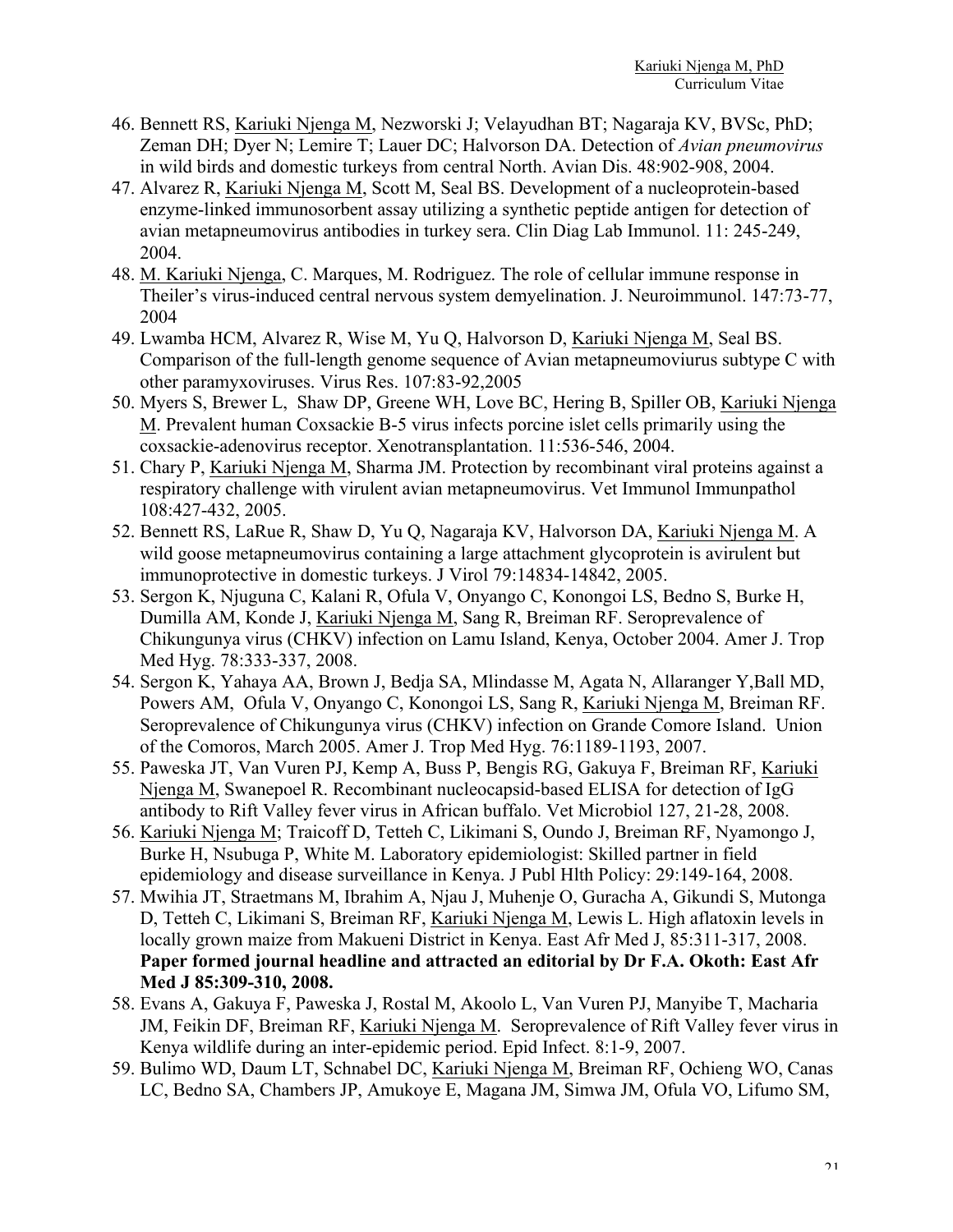Wangui J, Martin SK. Genetic analysis of H3N2 influenza A viruses isolated in 2006–2007 in Nairobi, Kenya. Influenza Other Resp Vir, 2,107-113, 2008

- 60. Kariuki Njenga M, Nderitu L, Ledermann JP, Ndirangu A, Logue CH, Kelly CHL, Sang R, Sergon K, Breiman RF, Powers AM. Tracking epidemic Chikungunya virus to the Indian Ocean from its African origin. J Gen Virol. 89:2754-2760, 2008.
- 61. Galgalo T, Dalal S, Cain K, Oeltmann J, Tetteh C, Kariuki Njenga M, Breiman RF, Chakaya JM, Irimu HM, Kamau JG, Miller B, DeCock KM, Magambo J, Bock NN, Ijaz K. Risk of tuberculosis among staff of a large public hospital in Kenya. Int J. Tuberc Lung Dis 12:946- 954, 2008.
- 62. Nguku P, Sharif S, Mutonga D, Amwayi S, Omolo J, Mohammed O, Farnon EC, Gould LH, Lederman E, Rao C, Sang R, Schnabel D, Feikin DR, Hightower A, Kariuki Njenga M, …. Breiman RF. Investigation of a major outbreak of Rift Valley fever in Kenya: 2006-2007.. Amer J Trop Med Hyg **2010**; 83 (Suppl 2): 5-13, 2010
- 63. Kariuki Njenga, M, Paweska J, Wanjala R, Rao C, Weiner M, Omballa V, E. Luman, Mutonga D, Sharif S, Panning M, Drosten C, Feikin D, Breiman RF, Using field quantitative real-time PCR test to rapidly identify highly viremic Rift Valley fever cases. J Clin Microbiol 47:1166-1171, 2009
- 64. Myers SE, LaRue R, Love B, Shaw D, Kariuki Njenga M. Pathogenesis of Cocksackievirus-B5 acquired from intra-renal porcine islet cells xenografts in diabetic mice. Xenotransplantation 16:91-98, 2009.
- 65. Mohamed M, Mosha F, Mghamba J, Zaki SR, Shieh W-J, Paweska J, Omulo S, Gikundi S, Mbuji P, Bloland P, Zeidner N, Kalinga R, Breiman RF, Kariuki Njenga M. Epidemiologic and Clinical aspects of a Rift Valley Fever outbreak in Humans in Tanzania, 2007. Amer J Trop med Hyg 83 (Suppl 2): 22-27, 2010
- 66. Rostal MK, Evans AL, Sang R, Gikundi SK, Wakhule L, Munyua P, Macharia J, Feikin DR, Breiman RF, Kariuki Njenga M. Identification of potential vectors of and detection of antibodies against Rift Valley fever virus in livestock during interepizootic periods. Amer J Vet Res. 71:522-526, 2010.
- 67. Kahlon SS, Peters CJ, LeDuc J, Muchiri E, Muiruri S, Kariuki Njenga M, Breiman RF, White AC, King CH. Severe rift valley fever pay present with characteristic clinical syndrome. Amer J. Trop Med Hyg 82: 371-375, 2010.
- 68. Munyua P\*, Murithi RM\*, Wainwright S, Githinji J, Hightower A, Mutonga D. Macharia JM, Ithondeka PM, Musaa J, Breiman RF, Bloland P, M. Kariuki Njenga. Rift Valley fever outbreak in Livestock in Kenya, 2006-2007. Amer J Trop Med. 83 (Suppl 2): 58-64, 2010
- 69. Anyangu S.A, Gould L.H., Sharif S.K, Nguku PM, Omolo JO, Mutonga D, Rao CY, Lederman ER, Schnabel D, Paweska J, Katz M, Hightower A, Kariuki Njenga M, Feikin D.R, Breiman R.F. Risk factors for severe Rift Valley Fever infection in Kenya, 2007. Amer J Trop Med and Hyg. 83 (Suppl 2): 14-21, 2010
- 70. Murithi RM, Munyua P, Ithondeka PM, Luman E, Breiman RF, Kariuki Njenga M. Rift Valley fever in Kenya: History of livestock epizootics and identification of vulnerable districts. Epidemiol Infect. 18: 1-9, 2010.
- 71. Shieh W-J, Paddock CD, Lederman E, Rao CY, Gould LH, Mohamed M, Mosha F, Mghamba J, Bloland P, Kariuki Njenga M, Mutonga D, Amwayi S, Guarner J, Breiman RF,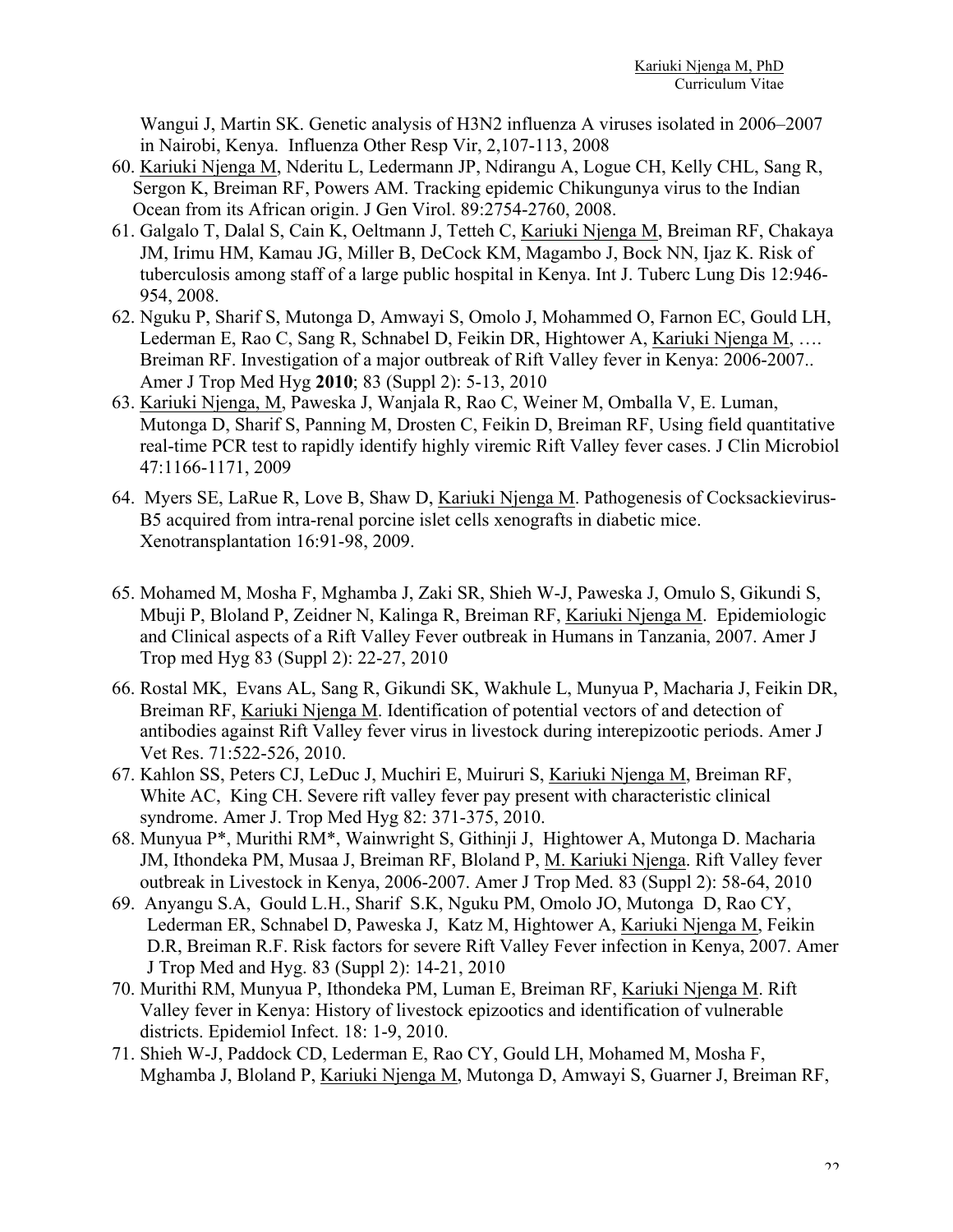Zaki S. Pathologic studies on suspected animal and human cases of Rift valley fever from an outbreak in Eastern Africa, 2006-2007. Amer J Trop Med Hyg. 83 (Suppl 2): 38-42, 2010.

- 72. Breiman RF, Minjauw B, Sharif SK, Ithondeka P, Kariuki Njenga M. Rift Valley Fever: Scientific pathways toward public health prevention and response. Amer J Trop Med Hyg. 83 (Suppl 2); 1-4, 2010.
- 73. Richards A, Jiang J, Omulo S, Dare R, Abdirahman K, Ali A, Sharif SK, Feikin DR, Breiman RF, Kariuki Njenga M. Human infection with Ricketssia felis, Kenya. Emerg Infect Dis. 16:1081-1086, 2010. **Article formed part of routine CDC Press Release in June 2010**.
- 74. Feikin DR, Jagero G, Aura B, Bigogo GM, Oundo J, Beall BW, Karani A, Morpeth S, Kariuki Njenga M, Breiman R. High rate of pneumococcal bacteremia in a prospective cohort of older children and adults in an area of high HIV prevalence in rural western Kenya. BMC Infect Dis 10:186 – 194, 2010
- 75. Nderitu LN, Omulo S, Mohamed M, Mosha F, Lee J, Breiman RF, Kariuki Njenga M. Sequential Rift Valley fever outbreaks in Eastern Africa caused by multiple lineages of the Rift Valley fever virus. J Inf. Dis. 203:655-665, 2011. **Nomintaed for the Charles Sheppard Award at Centers for Disease Control and Prevention, 2012**
- 76. Mutuma GZ, Mbuchi MW, Zeyle E, Fasana R, Okoth FA, Kabanga JM, Kuria J, Shiramba TL, Kariuki Njenga M, Kaiguri PM, Osidiania V. Prevalence of Hepatitis B virus (HBV) surface antigen and HBV-associated hepatocellular carcinoma in Kenyans of various ages. Afr J Hlth Sc 18:53-61, 2011
- 77. Ope MO, Katz MA, Aura B, Gikunju S, Kariuki Njenga M, Ng'ang'a Z, Vulule J, Breiman RF, Feikin DR. Risk factors for hospitalized seasonal influenza in rural Western, Kenya, 2007-2009. PLoS One 6: 20111, 2011.
- 79. Feikin DR, Olack B, Bigogo GM, Audi A, Cosmos L, Aura B, Burke H, Kariuki Njenga M, Williamson J, Breiman RF. The burden of common infectious disease syndromes at the clinic and household level from population-based surveillance in Rural and Urban Kenya. PLoS One 6: e16085, 2011
- 80. Waiboci L, Lebo E, Mwiti W, Odhiambo D, Waithaka R, Kikwai G, Njuguna H, Olack B, Williamson J, Breiman RF, Kariuki Njenga M, Katz M. Viral shedding in patients infected with pandemic influenza A H1N1 virus. PLoS One e20320, 2011
- 81. Kodani M, Yang G, Conklin LM, Travis TC, Whitney CG, Anderson LJ, Schrag SJ, Taylor TH, Jr., Beall BW, Breiman RF, Carvalho MDG, Feikin DR, Kariuki Njenga M, Mayer LW, Oberste MS, Tondella MLC, Winchell J, Lindstrom S, Erdman DD and Fields BS. Application of TaqMan® Low Density Arrays for Simultaneous Detection of Multiple Respiratory Pathogens. J Clim Microbiol. 49:2175-2182, 2011
- 82. Osoro EM, Munyua P, Muthoka P, Gikundi S, Kariuki Njenga M, Achilla R, Lifumo S, Waiboci L, Nzioka C, Breiman RF, Feikin DR, Omolo J,Katz M. Hospitalized Patients with Pandemic H1N1 Influenza in Kenya, July-November 2009. Emer Infect Dis 1744-1746, 2011
- 83. Limbaso S, Schnabel D, Yingst, S, Muchai S, Lindstrom S, Macharia JM, Mwasi L, Junghae M, Ithondeka P, Breiman R, Katz M, De Mattos C, Kariuki Njenga M. Detection of avian influenza virus among migratory and resident wild birds in Kenya, 2005 -2009. Epidemiol Infect. IN SUBMISSION.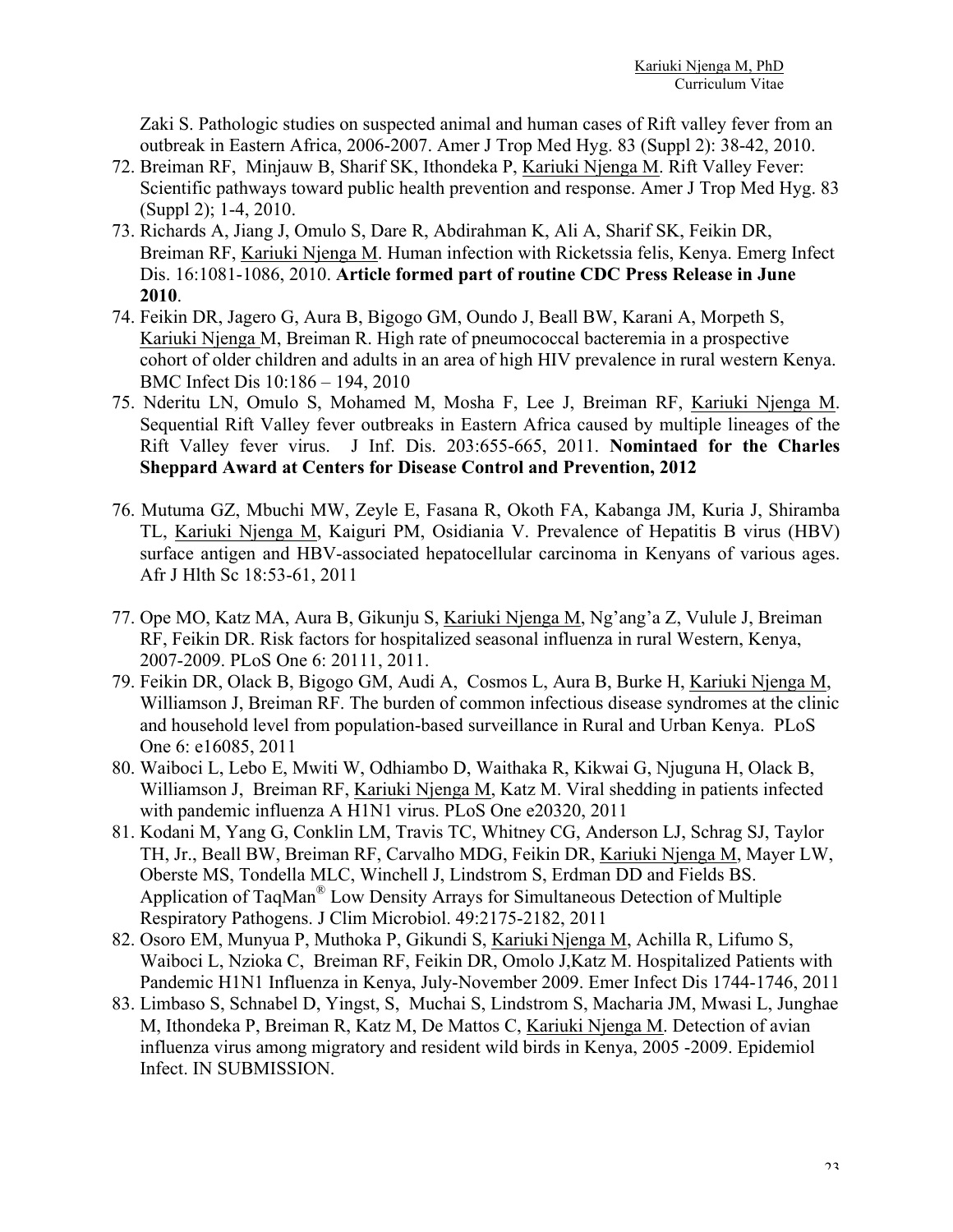- 84. Ari MD, Guracha A, Fadeel MA, Njuguna C, Kariuki Njenga M, Kalani R, Abdi H, Warfu O, Omballa V, Tetteh C, Breiman RF, Pimentel G, Feikin DR. Challenges of establishing the diagnosis of outbreaks of acute febrile illnesses in Africa; the case of a likely *Brucella* outbreak among nomadic pastoralists, Northeast Kenya, March-July 2005. Amer J Trop Med Hyg. 85:909-912, 2011.
- 85. Kim C, Eidex RB, Ahmed JA, Nyoka R, Wamburu K, Waiboci LW, Tepo A, Mahamud AS, Erdman D, Nguhi M, Muthoka P, Wagacha B, Breiman RF, Kariuki Njenga M, Mark A. Katz MA. Comparison of nasopharyngeal and oropharyngeal swabs for the diagnosis of eight respiratory viruses by real-time reverse-transcription polymerase chain reaction assays. PLoS One e21610, 2011.
- 86. Ahmed JA. Katz MA, Auko E, Weinberg M, Kapella BK, Burk H, Nyoka R, Gichangi A, Waiboci LW, Mahamud A, Qassim M, Swai B, Wagacha B, Mutonga D, Nguhi M, Breiman RF, Eidex RB. Epidemiology of respiratory viral infections in tow long-term refugee camps in Kenya, 2007-2010. BMC Infect Dis 12: 7 - ??, 2012.
- 87. Maina AN, Knobel DL, Jiang J, Halliday J, Feikin DR, Cleaveland S, Ng'ang'a Z, Junghae M, Breiman RF, Richards AL, Kariuki Njenga M. *Rickettsia felis* Infection in Febrile Patients from a Region with High Seroprevalence of Rickettsial Infections, Western Kenya, 2007-2010. Emerg Infect Dis. 18:328-331, 2012
- 99. Murray EL, Khagayi S, Ope M, Bigogo G, Ochola R, Muthoka P, Kariuki Njenga M, Odhiambo F, Burton D, Laserson KF, Breiman RF, Feikin DR, Katz MA. What are the most sensitive and specific sign and symptom combinations for influenza in patients hospitalized with acute respiratory illness? Results from western Kenya, January 2007–July 2010. Epidemiol & Infec. 15: 1 – 11, 2012
- 89. Maina AN, Jiang J, Richards AL, Cutler SJ, Ogola E, Feikin DR, Kariuki Njenga M, Cleaveland S, Mpoke S, Ng'ang'a Z, Breiman RF, Knobel DL. High Prevalence of *Rickettsia africae* Infection in *Amblyomma variegatum* Ticks, But No Evidence of Infection in Humans or Cattle in Rural Western Kenya. PLoS One. In Submission
- 90. Knobel DL, Maina AN, Cutler SJ, Ogola E, Feikin DR, Junghae M, Halliday JE, Richards AL, Breiman RF, Cleaveland S, Kariuki Njenga M. *Coxiella burnetii* in humans, domestic animals and ticks in western Kenya. Amer J Trop Med Hyg: 88, 513-518, 2013
- 91. Hightower A, Kinkade C, Nguku PM, Anyangu A, Mutonga D, Omolo J, Kariuki Njenga M, Feikin DR, Schnabel D, Ombok M, Breiman RF. The relationship of climate, geography, and geology to the incidence of Rift Valley fever in Kenya during the 2006-2007 outbreak. Amer J Trop Med Hyg. 86:373-380, 2012.
- 92. Nsubuga P, Johnson K, Tetteh C, Oundo J, Weathers A, Vaughan J, Elbon S, Tshimanga M, Ndugulile F, Ohuabunwo C, Evering-Watley M, Mosha F, Oleribe O, Nguku P, Davis L, Preacely N, Luce R, Antara S, Imara H, Ndjakani Y, Doyle T, Espinosa Y, Kazambu D, Delissaint D, Ngulefac J, Kariuki Njenga M. Field Epidemiology and laboratory training programs in sub-Saharan Africa from 2004 to 2010: need, the process, and prospects. Pan Afr Med J 10: 24, 2012.
- 93. Mosha F, Oundo J, Mukanga D, Kariuki Njenga, Nsubuga P. Public health laboratory systems development in East Africa through training in laboratory management and field epidemiology. Pan Afr Med J 10 Suppl 1: 14, 2011.
- 94. Feikin DR, Kariuki Njenga M , Bigogo G, Aura B, Aol G, Audi A, Jagero G, Muluare PO, KEMRI/CDC PCR LAB TECH, Balish A, Winchell J, Schneider E, Erdman D, Oberste S,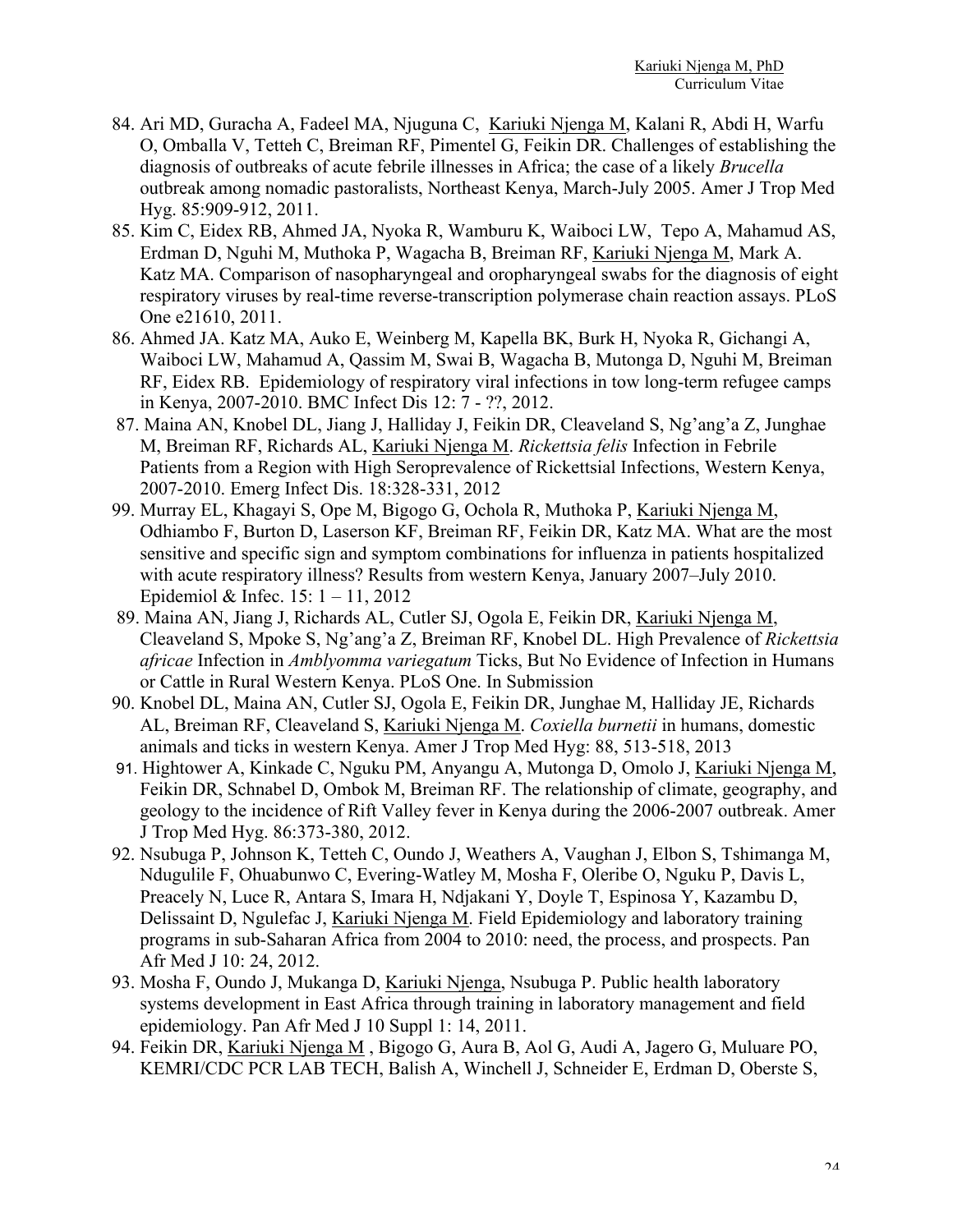Katz M, Breiman RF. Burden of bacterial and viral severe respiratory illness among older children and adults in a high HIV prevalence population of western Kenya. In Submission

- 95. Feikin DR, Ope MO, Aura B, Fuller JA, Gikunju S, Vulule J, Ng'ang'a Z, Kariuki Njenga M, Breiman RF, Katz M. The population-based burden of influenza-associated hospitalization in rural western Kenya, 2007-2009. Bull World Hlth Organ 90:256-263A, 2012.
- 96. Kim CY, Breiman RF, Cosmas L, Audi A, aura B, Bigogo G, Njuguna H, Lebo E, Waiboci L, Kariuki Njenga M, Feikin DR, Katz MA. Secondary household transmission of 2009 pandemic influenza A (H1N1) virus among an urban and rural population in Kenya, 2009- 2010. PloS One 7: e38166, 2012
- 97. Katz MA, Lebo E, Emukule G, Njuguna HN, Aura B, Cosmas L, Audi A, Junghae M, Waiboci LW, Olack B, Bigogo G, Kariuki Njenga M, Feikin DR, Breiman RF. Epidemiology, seasonality, and burden of influenza and influenza-like illness in urban and rural Kenya, 2007-2010.J Infect Dis. 2012 Dec 15;206 Suppl 1:S53-60. doi: 10.1093/infdis/jis530.
- 98. Katz MA, Schoub BD, Heraud JM, Breiman RF, Kariuki Njenga M, Widdowson MA. Influenza in Africa: uncovering the epidemiology of a long-overlooked disease. J Infect Dis. 2012 Dec 15;206 Suppl 1:S1-4. doi: 10.1093/infdis/jis548.
- 99. Feikin DR, Kariuki Njenga M, Bigogo G, Aura B, Gikunju S, Balish A, Katz MA, Erdman D, Breiman RF. Additional diagnostic yield of adding serology to PCR in diagnosing viral acute respiratory infections in Kenyan patients 5 years of age and older. Clin Vaccine Immunol. 2013 Jan;20(1):113-4. doi: 10.1128/CVI.00325-12. Epub 2012 Oct 31.
- 100. Thompson MG, Breiman RF, Hamel MJ, Desai M, Emukule G, Khagayi S, Shay DK, Morales K, Kariuki S, Bigogo GM, Kariuki Njenga M, Burton DC, Odhiambo F, Feikin DR, Laserson KF, Katz MA. Influenza and malaria co-infection among young children in western Kenya, 2009-2011. J Infect Dis. 2012 Dec 1;206(11):1674-84. doi: 10.1093/infdis/jis591. Epub 2012 Sep 14.
- 101. Benitez AJ, Diaz MH, Wolff BJ, Pimentel G, Kariuki Njenga M, Estevez A, Winchell JM. study. J Clin Microbiol. 2012 Nov;50(11):3620-6. doi: 10.1128/JCM.01755-12. Epub 2012 Sep 5.
- 102. Feikin DR, Kariuki Njenga M, Bigogo G, Aura B, Aol G, Audi A, Jagero G, Muluare PO, Gikunju S, Nderitu L, Winchell JM, Schneider E, Erdman DD, Oberste MS, Katz MA, Breiman RF. Viral and bacterial causes of severe acute respiratory illness among children aged less than 5 years in a high malaria prevalence area of western Kenya, 2007- 2010.Pediatr Infect Dis J. 2013 Jan;32(1):e14-9. doi: 10.1097/INF.0b013e31826fd39b.
- 103. Feikin DR, Kariuki Njenga M, Bigogo G, Aura B, Aol G, Audi A, Jagero G, Muluare PO, Gikunju S, Nderitu L, Balish A, Winchell J, Schneider E, Erdman D, Oberste MS, Katz MA, Breiman RF. Etiology and Incidence of viral and bacterial acute respiratory illness among older children and adults in rural western Kenya, 2007-2010. PLoS One. 2012;7(8):e43656. doi: 10.1371/journal.pone.0043656. Epub 2012 Aug 24.
- 104. Murray EL, Khagayi S, Ope M, Bigogo G, Ochola R, Muthoka P, Kariuki Njenga M, Odhiambo F, Burton D, Laserson KF, Breiman RF, Feikin DR, Katz MA. What are the most sensitive and specific sign and symptom combinations for influenza in patients hospitalized with acute respiratory illness? Results from western Kenya, January 2007-July 2010.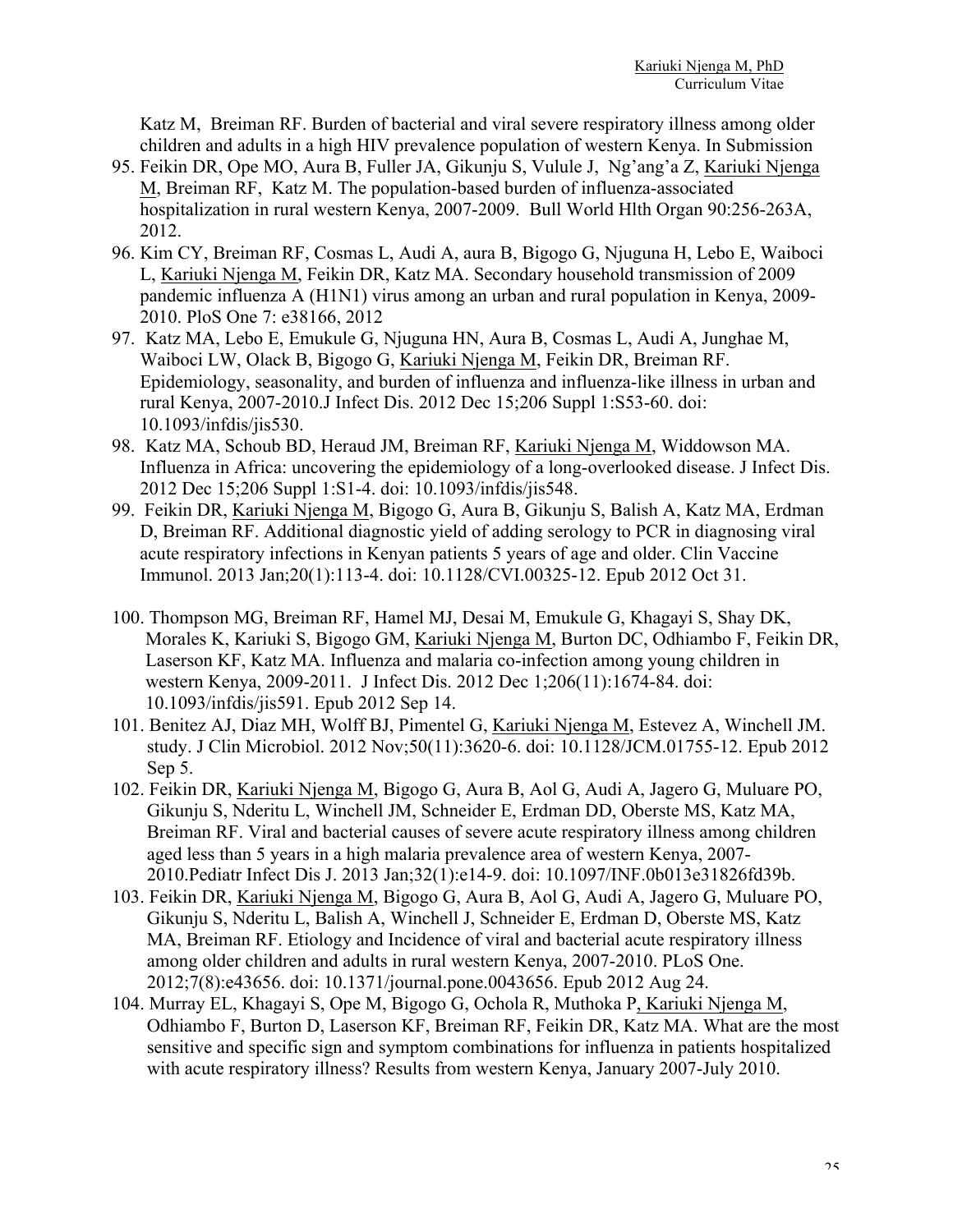Epidemiol Infect. 2013 Jan;141(1):212-22. doi: 10.1017/S095026881200043X. Epub 2012 Mar 15.

- 105. Fuller JA, Kariuki Njenga M, Bigogo G, Aura B, Ope MO, Nderitu L, Wakhule L, Erdmann DD, Breiman RF, Feikin DR. Association of the  $C_T$  values of the real time PCR of viral upper respiratory tract infection with clinical severity, Kenya. J Med Virol 85: 924-932, 2013.
- 106. Jiang J, Maina AN, Knobel DL, Cleaveland S, Laudisoit A, Wamburu K, Ogola E, Parola P, Breiman RF, Kariuki Njenga M, Richards AL. Molecular detection of Rickettsia felis and Candidatus Rickettsia Asemboensis in fleas from human habitats, Asembo, Kenya. Vector-Borne and Zoonotic Dses: 13: 550-558, 2013.
- 107. Halliday JE, Knobel DL, Allan KJ, de C Bronsvoort BM, Handel I, Agwanda B, Cutler SJ, Olack B, Ahmed A, Hartskeerl RA, Kariuki Njenga, M, Cleaveland S, Breiman RF. Urban Leptospirosis in Africa: A Cross-Sectional Survey of Leptospira Infection in Rodents in the Kibera Urban Settlement, Nairobi, Kenya. Am J Trop Med Hyg. 2013 Sep 30. [Epub ahead of print]
- 108. Mbabu M, Njeru I, File SE, Osoro E, Kiambi S, Ithondeka PM, Sharif S, Gogstad E, Gakuya F, Sandhaus K, Munyua P, Montgomery J, Breiman RF, Rubin C, Kariuki Njenga M, Zoonosis Technical Working Group. Zoonotic Disease Unit of Kenya: Blueprint for a Natrional One Health Office. PLoS NTD. Submitted
- 109. Munyua PM, Murithi RM, Ithondeka P, Hightower A, Anyangu SA, Bett B, Breiman RF, Kariuki Njenga M. Risk Mapping for Rift Valley fever epidemics and identification of predictive factors o high risk regions, Kenya. PLoS NTD. Submitted
- 110. Bigogo GM, Breiman RF, Feikin DR, Audi AO, Aura B, Cosmas L, Kariuki Njenga M, Fields BS, Omballa V, Njuguna H, Ochieng PM, Mogeni DO, Aol GO, Olack B, Katza M, Montgomery J, Burton DC. J Infect Dis. Submitted

#### **Publications - Review Articles, Book Chapters**

- 110. Kariuki Njenga, M., and Rodriguez, M. Animal models of demyelination. Curr. Opinions Neurol. 9:159-164, 1996.
- 111. Kariuki Njenga M, Rodriguez M: Viral Immune Interactions. In: J. Antel, G. Birnbaum, and H-P Hartung, eds. *Clinical Neuroimmunology.* Boston: Blackwell Science Inc, 1998: pp. 72- 91.
- 112. Rodriguez, M., Rivera-Quinones, C., Murray, P.D., Kariuki Njenga, M., Wettstein, P., and Mak T. The role of CD4+ and CD8+ T cells in demyelinating disease following Theiler's virus infection: A model for multiple sclerosis. J. Neurovirol. 3 (Suppl 1): S43-S45, 1997.
- 113. Kariuki Njenga M, Matsumori A, Abelmann WH, Gwathmey JK. Large animal model of viral myocarditis. In PRESS.
- 114. Kariuki Njenga M, Lwamba HCM, Seal BS. Metapneumoviruses in birds and humans. Virus Res: 91:163-169,2003.
- 115. Lwamba HCM, Lauer DC, Halvorson DA, Kariuki Njenga M. Avian Pneumovirus outbreaks in north America. Animal Hlth Res Rev. 3:107-117, 2002.
- 116. Kariuki Njenga M. Humoral and cellular immune responses against virus infection in the central nervous system – A Review. Submit July 2002.
- 117. Kariuki Njenga M, Lwamba H, Bennett R, Halvorson D. Molecular Epidemiology of APV in the Midwest. Poultry Digest Online: 3 (7).1-3, 2003.